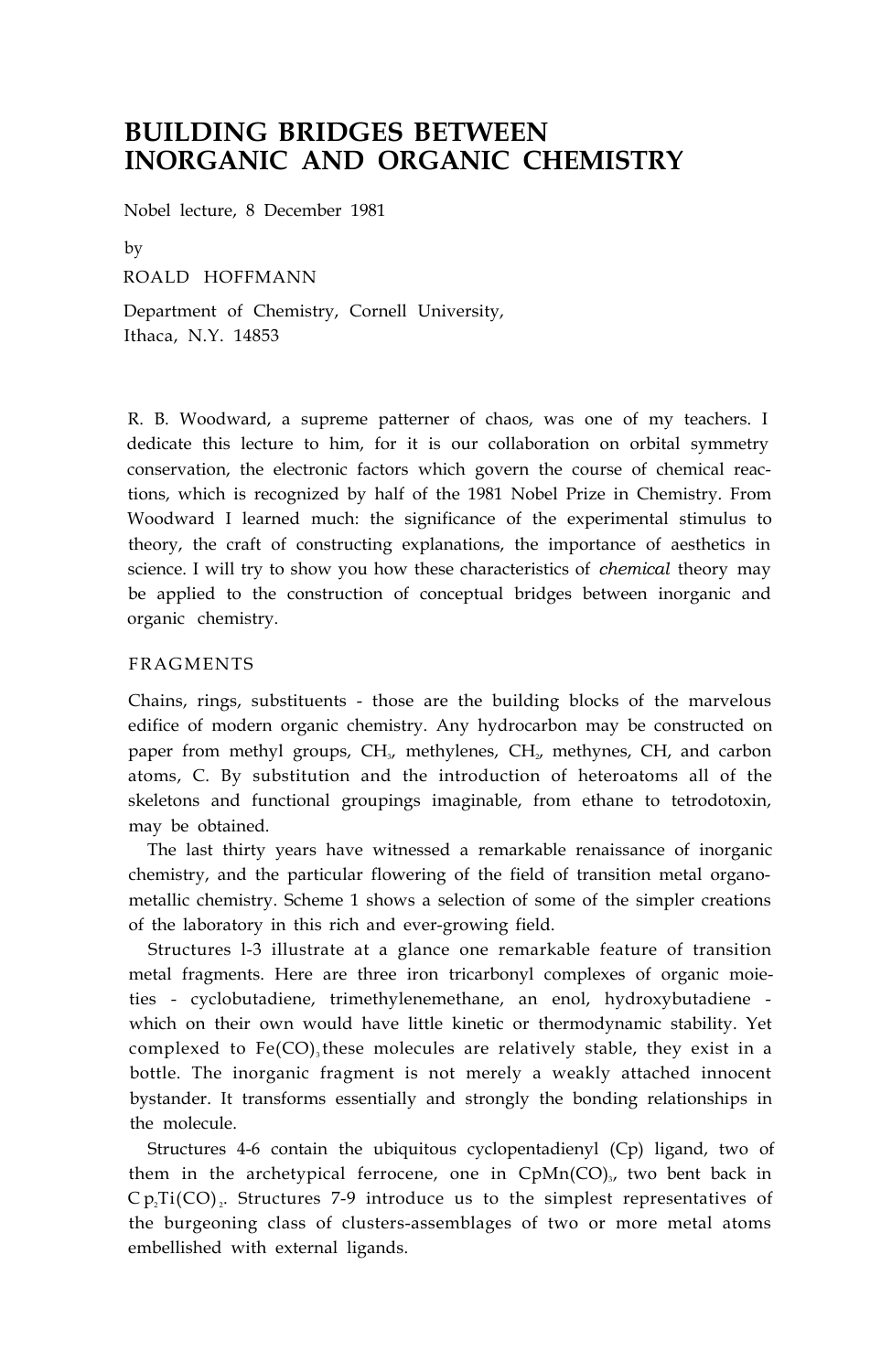

If we seek order, unity, a way of thinking about these complexes it is not difficult to perceive that the molecules contain as building blocks transition metal-ligand fragments, MLn, such as M(C0)  $_5$ , M(CO)  $_4$ , M(CO) $_3$ , MCp. It must be said immediately that there is nothing special about the carbonyl ligand. It is merely a representative and common component of organometallic complexes. Phosphines, olefins, alkyls will do as well.

To reconstruct the complexes l-9, we need to know the electronic structure of the fragments. For the simple qualitative picture of the bonding in these molecules that we seek, we do not need to know every last detail of the electronic structure of each molecule. It will suffice that we know the frontier orbitals of the fragments - the higher occupied and the lower unoccupied levels - in other words the valence active orbitals of each fragment. It is K. Fukui who taught us the importance of the frontier orbitals. We shall soon see that it is the resemblance of the frontier orbitals of inorganic and organic moieties that will provide the bridge that we seek between the subfields of our science.

Over the last eight years my coworkers and I have built up a library of the orbitals of  $ML_n$  fragments. (1-3) We have done so using entirely qualitative, approximate molecular orbital calculations of the extended Hückel type (a procedure for its time, developed with another of my teachers, W. N. Lipscomb) and symmetry arguments (the value of which I first learned from still another of my teachers, M. P. Gouterman). Molecular orbital theory, R. S. Mulliken's great contribution to chemistry, is fundamental to our approach, be it in the construction of the very orbitals of the fragments, their changes on molecular deformations, or the interaction of several such fragments to restore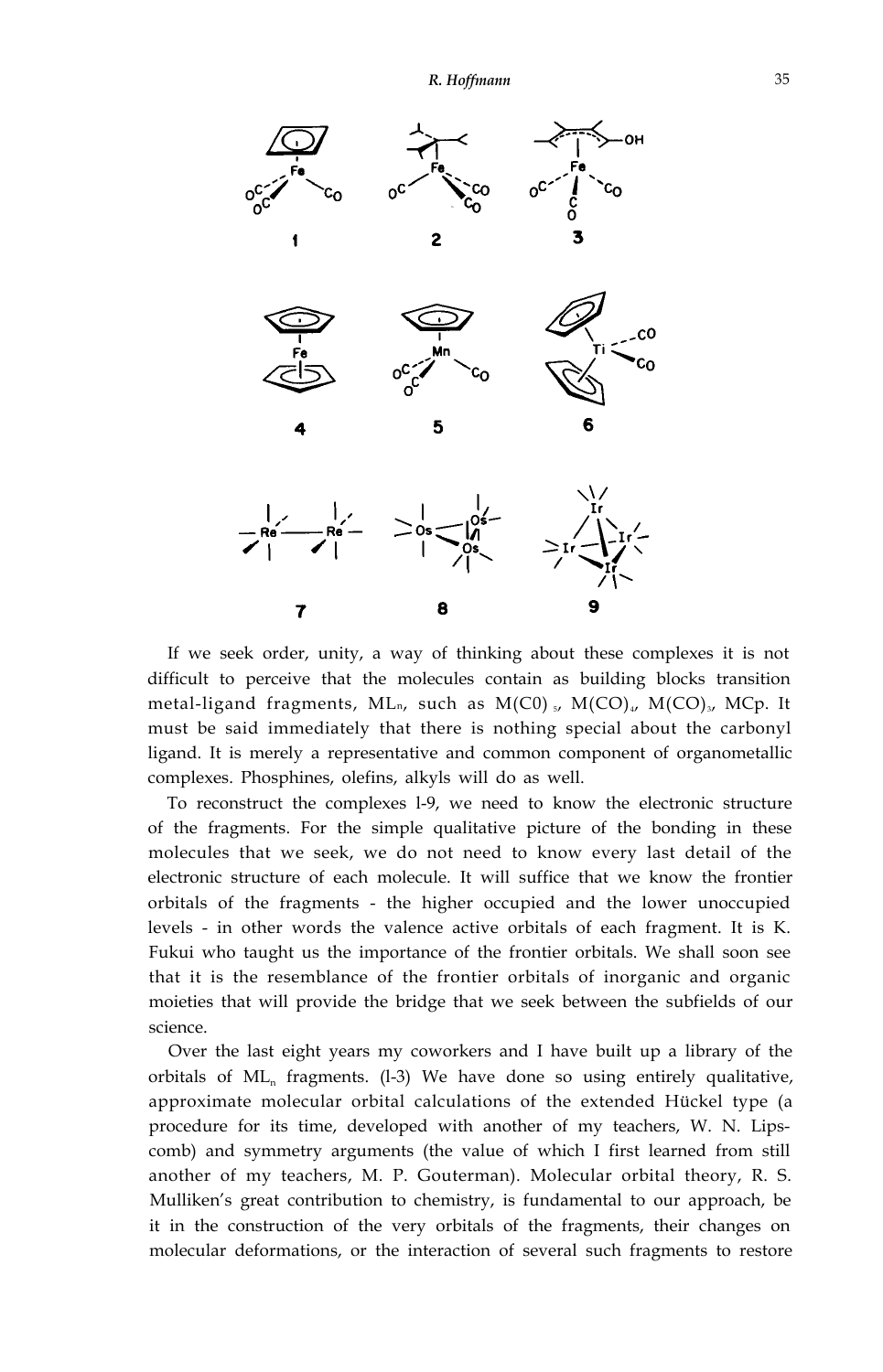the composite molecule. Yet when I seek the simplest of all possible ways to tell you of the orbitals of these fragments, I am led back to the valence bond picture introduced into chemistry by L. Pauling. (4)

Let us go back to the building blocks. The common fragments  $ML_{n}$ , 10-13, may be viewed in many ways. One convenient approach is to see them as pieces of an octahedron. This is quite analogous to perceiving  $CH_{\gamma}CH_{\gamma}$  and CH in a tetrahedron. If not a unique viewpoint, it is a useful one. Given that we have an octahedron, or pieces thereof, let us prepare the metal atom for octahedral bonding, and then bring in the appropriate number of ligands.



The valence orbitals of the transition metals are nd,  $(n+1)$  s and  $(n+1)$  p, with  $n=3$ , 4, 5. To prepare the metal atom for bonding we must form six equivalent octahedral hybrids. This is accomplished, 14, by using all of the s and p functions and two of the d's. Three d functions,  $d_{xx}$ ,  $d_{xy}$ , and  $d_{yz}$ , are left unhybridized. They may be described, and we will do so often, as the  $t_{2g}$  set of the crystal field, ligand field, or molecular orbital theories of an octahedral complex. (5)



To form an octahedral complex we would bring in six ligands to make use of the six octahedral hybrids. Perhaps it is appropriate to digress here and make clear our ligand convention, which is to consider the ligand always as an even electron Lewis base. While acceptor character or Lewis acidity is a desirable feature in a ligand, Lewis basicity or donation is essential. We see the basicity in the lone pairs of CO, PH $_{\tiny 3}$  and CH $_{\tiny 3}$ 15-17, in bidentate four-electron ligands, be they ethylenediamine 18, or butadiene 19, or in the electronically tridentate  $C_{5}H_{5}$ , Cp20, the equivalent of three two-electron bases. (6)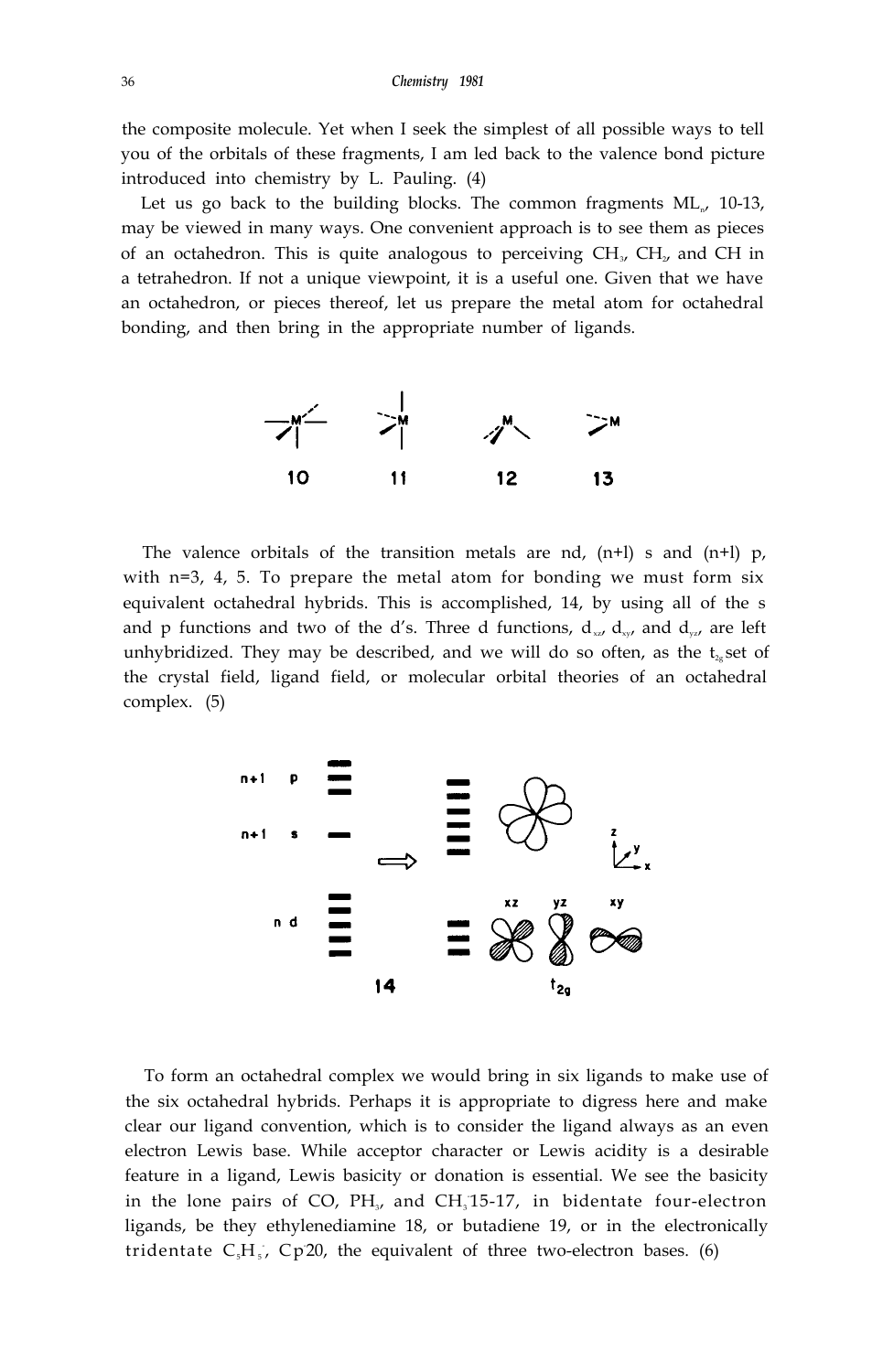

Let six two-electron ligands approach the metal atom prepared for octahedral bonding, 2 1. Sizable  $\sigma$  overlaps lead to formation of strongly metal-ligand  $\sigma$  bonding combinations, and their strongly metal-ligand  $\sigma^*$ antibonding counterparts. The six electron pairs of the ligands enter the six bonding combinations. Any electrons the metal contributes enter the  $t_{2g}$  orbital left behind.

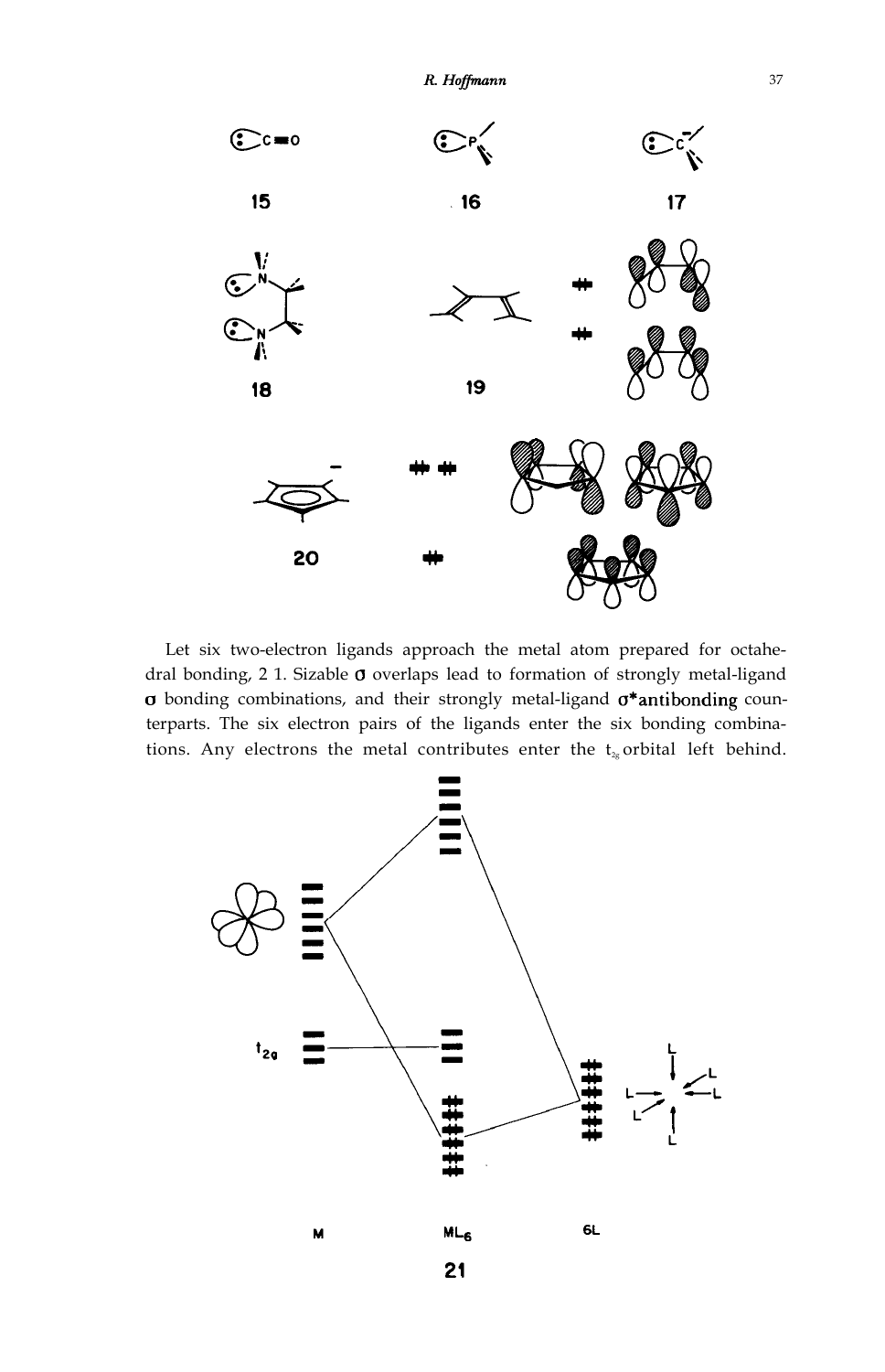Indeed, for  $Cr(CO)_{6}$  with its 6 metal electrons we attain a nice closed shell configuration, a situation we have learned to associate with relative kinetic and thermodynamic stability in organic chemistry.

What if we have not six ligands coming in, but only five? This situation is depicted in 22. Five hybrids interact strongly, are removed from the frontier orbital region, just as all six were in 21. One hybrid, the one pointing toward



where the ligands are not, remains roughly untouched, relatively low-lying in energy. The frontier orbitals, enclosed in a dashed box in 22, now contain the  $t_{2g}$  set plus one hybrid.

What if we have four ligands,  $ML_4$  or three,  $ML_3$ ? Much the same things happens. In  $ML_4$ two hybrids are left behind, in  $ML_3$ , three. We have thus reached the simplest of all possible pictures of the electronic structure of the  $ML_n$  fragments with N = 5, 4, 3, namely that given in 23-25. The MLn

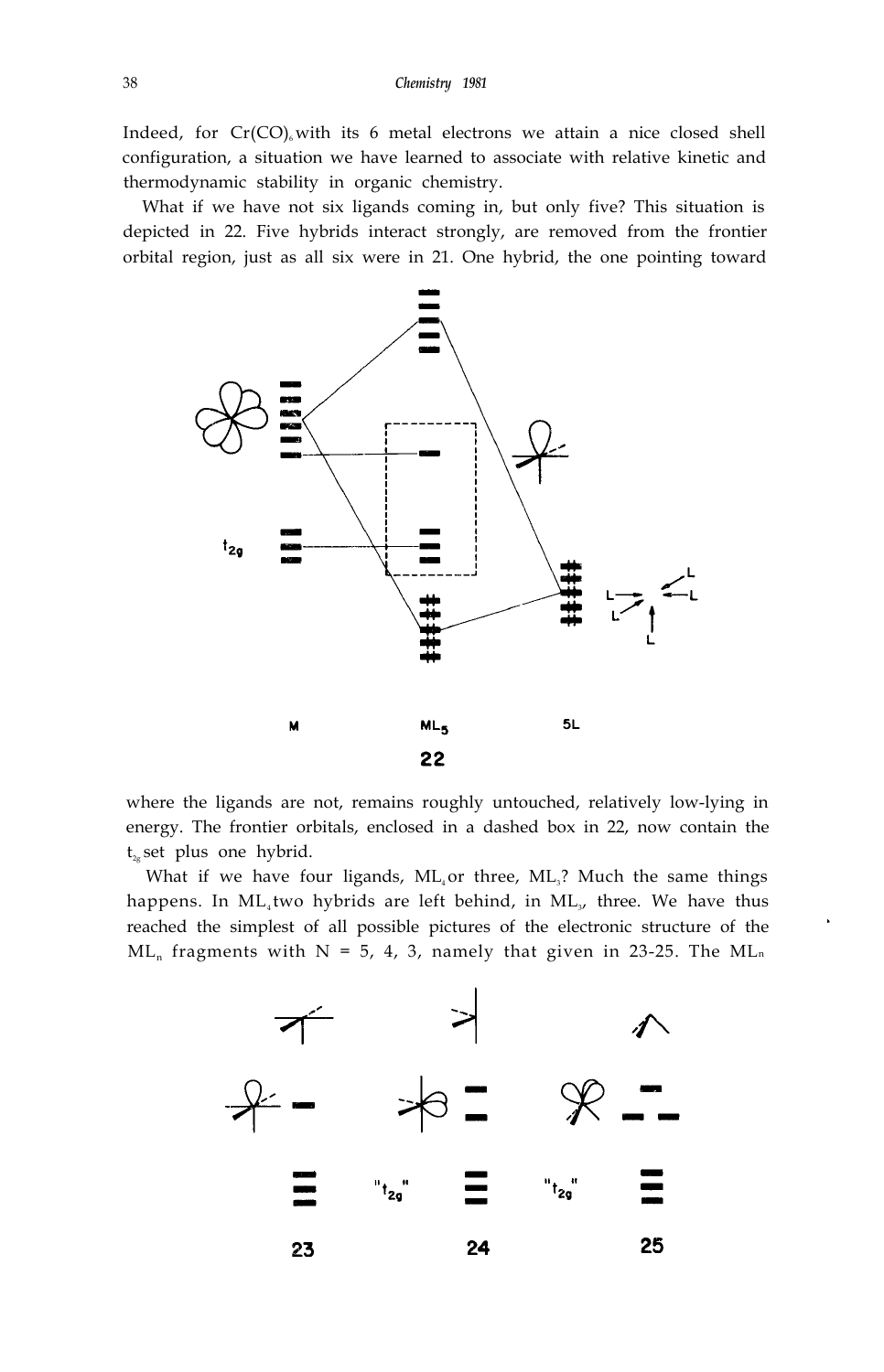fragment's frontier orbitals consist of the descendants of an octahedral  $t<sub>2</sub>$  set at relatively low energy, and above them 6-n (one for  $n = 5$ , two for  $n = 4$ , three for  $n = 3$ ) hybrids pointing toward the missing octahedral vertices.

What remains is to decide how many electrons to place into these frontier orbitals, and here the ever-useful Mendeleev Table, modified in 26 for electron counting purposes, tells us that Fe in oxidation state zero will have eight electrons in  $Fe(CO)_{4}$  or  $Fe(CO)_{3}$ , and so will Co(I), or Ni(II).

|  | 4 5 6 7 8 9 10<br>Ti V Cr Mn Fe Co Ni<br>Zr Nb Mo Tc Ru Rh Pd<br>Hf Ta W Re Os Ir Pt |  |  |
|--|--------------------------------------------------------------------------------------|--|--|
|  |                                                                                      |  |  |
|  |                                                                                      |  |  |
|  |                                                                                      |  |  |
|  |                                                                                      |  |  |

26

The reader had best beware. The account given here is simplified, as much as I dare simplify it. In that process, perforce, is lost the beautiful detail and complexity that makes  $Fe(CO)$ , different from  $FeCl_3^{\,3}$ . There is a time for detail and there is a time for generality. The reader of my papers will know that I and my coworkers do not stint on detail, whether it is in explication or in perusal of the literature. But the time now, here, is for building conceptual frameworks and so similarity and unity take temporary precedence over difference and diversity.

Recall that the reason for building up the frontier orbitals of inorganic fragments is that we wish to use these orbitals in the construction of organometallic and inorganic complexes. We are now ready for that task. For instance, if we want trimethylenemethane iron tricarbonyl we construct a molecular orbital interaction diagram, 27. On one side are the newly learned orbitals of  $Fe(CO)$ <sub>3</sub>, on the other side the older, better known frontier orbitals of  $C(CH<sub>2</sub>)$ . We interact the two, using the full armament of group theory and perturbation theory (7) to follow what happens.

I will not trace this argument any further, for the primary purpose of this lecture is not the description of the electronic structure of organometallic complexes. My coworkers and I have done this comprehensively elsewhere. (1, 8) Instead, I wish to describe a bridge between organic and inorganic chemistry that becomes possible the moment we gain knowledge of the orbitals of the ML<sub>n</sub> fragments.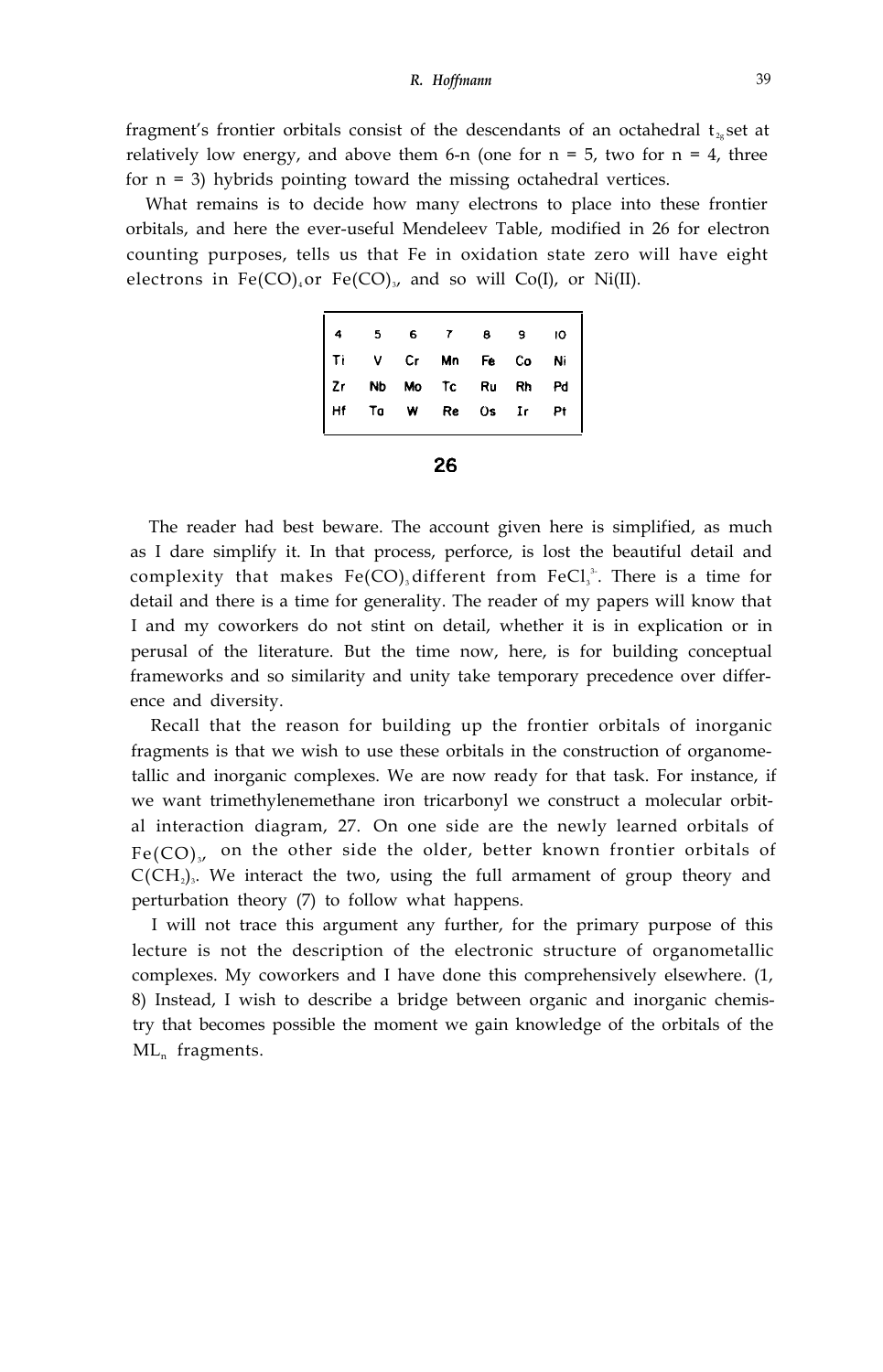

### THE ISOLOBAL ANALOGY

Consider the d'fragment,  $Mn(CO)_{5}$  (or  $CO(CN)_{5}^{3}$ ). Above three lone pairs in the  $t_{2g}$  set this doublet molecule has a single electron in a hybrid pointing away from the ML<sub>5</sub>. The similarity to  $CH_{3}$ , the methyl radical, is obvious, 28.



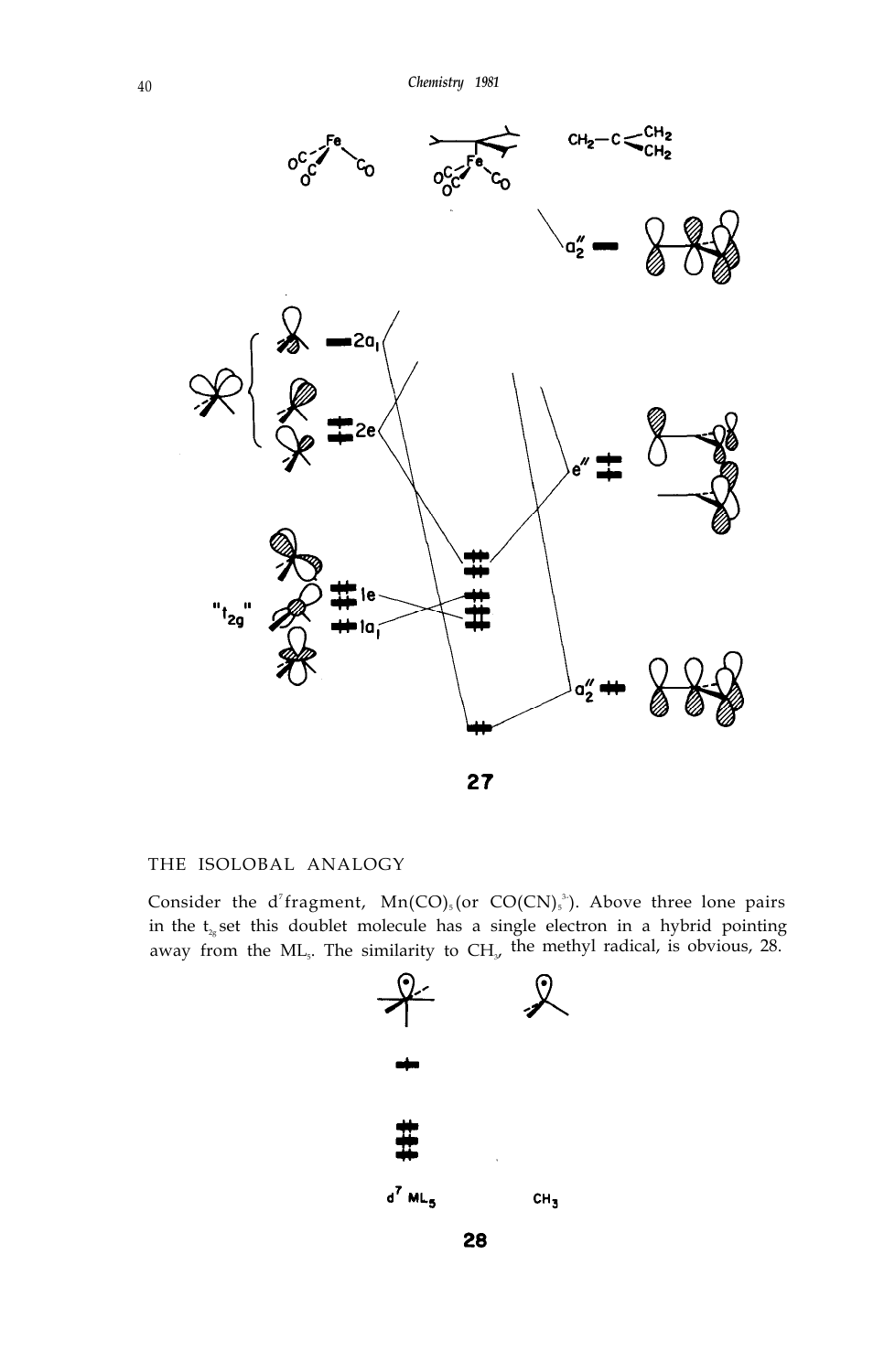The drawing 28 is, of course, schematic. In Figure 1 I show the  $a_1$  orbitals of  $MnH<sub>s</sub>$  and CH<sub>3</sub>, so as to provide a more realistic comparison.

If  $d^7 M L_5$  is like CH<sub>3</sub> then they should both behave similarly. Let us think about what a methyl radical does. It dimerizes to ethane and starts radical chains.  $\text{Mn}(\text{CO})_{\text{s}}$ or  $\text{CO}(\text{CN})_{\text{s}}^{3}$ do similar things. They dimerize to  $Mn_2(CO)_{10}$  or  $Co_2(CN)_{10}$ <sup>6-</sup>, 29 and there is a rich radical-type chemistry of each. (9) One can even codimerize the organic and inorganic fragments to give  $(CO)$ <sub>3</sub>MnCH<sub>3</sub>. That may not be the preferred way to make this quite normal organometallic alkyl complex in the laboratory, but the construction on paper is quite permissible.



Figure 1. Contour diagram of the isolobal a<sub>1</sub> orbitals of MnH<sub>5</sub><sup>5</sup> (left) and CH<sub>3</sub> (right), as computed by the extended Hückel method. The contours of  $\psi$ , plotted in a plane passing through Mn and three H's (left) and C and one H (right), are  $\pm 0.2$ ,  $\pm 0.1$ ,  $\pm 0.55$ ,  $\pm 0.25$ ,  $\pm 0.1$ .

C H<sub>3</sub> and  $d^7M$  L<sub>5</sub> resemble each other. Another way we can see that resemblance, traceable to their singly occupied a orbitals, is to compare the overlap of both orbitals with a probe ligand, let us say a hydrogen. This is done in Figure 2. Note the remarkable parallelism of the two overlaps. The  $H-CH<sub>3</sub>$ overlap is everywhere smaller than the H-MnL<sub>5</sub> overlap, but the dependence of both on the distance is quite similar.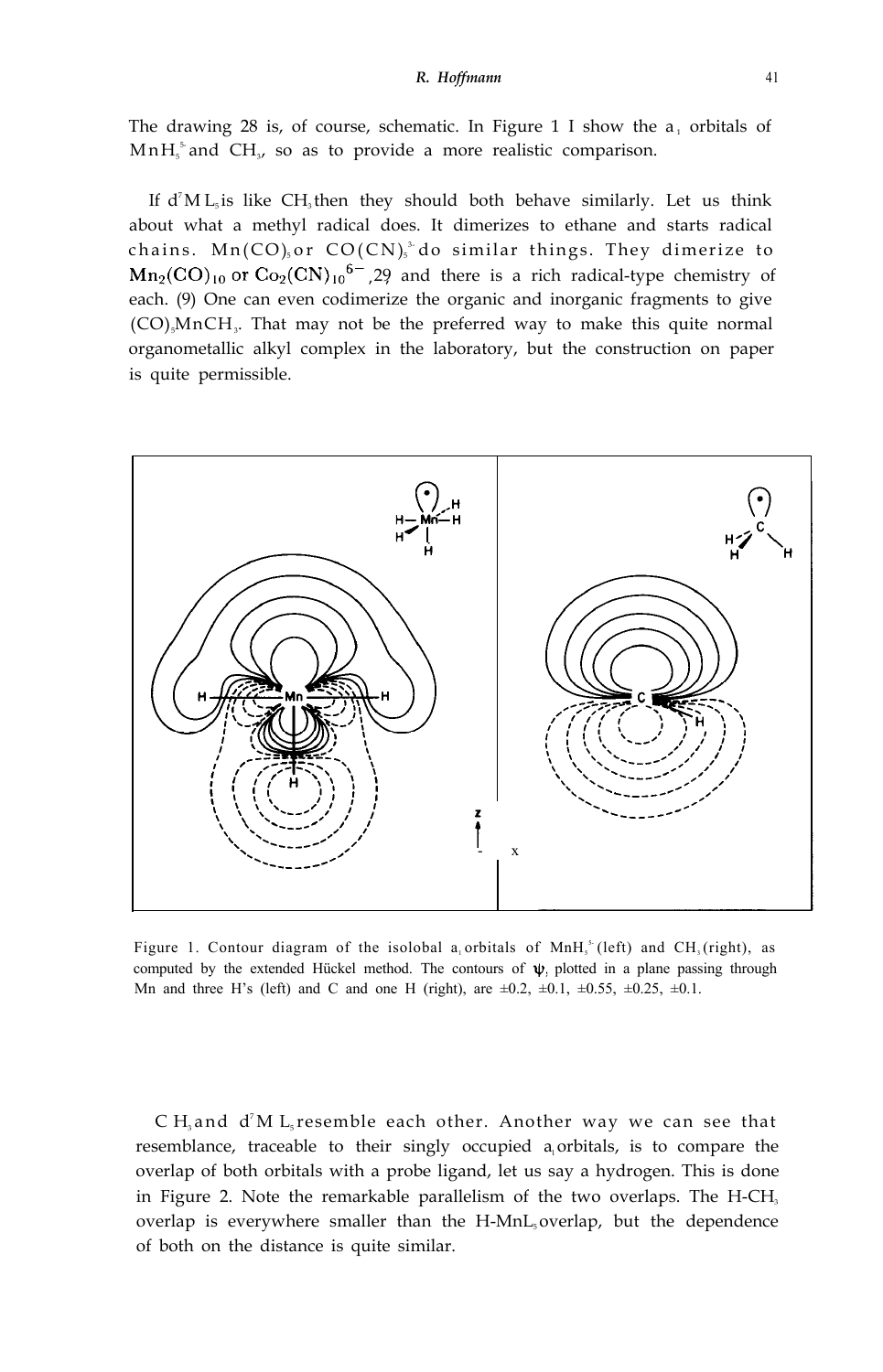42 Chemistry *1981*



A word is needed to describe the resemblance of the two fragments, CH<sub>3</sub> and  $d^7M L_5$ . They are certainly not isostructural, nor are they isoelectronic. However, both possess a frontier orbital which looks approximately the same for the two fragments. We will call two fragments *isolobal* if the number, symmetry properties, approximate energy and shape of the frontier orbitals and the number of electrons in them are similar-not identical, but similar.10 Thus  $CH<sub>3</sub>$  is isolobal with  $Mn(CO)$ <sub>5</sub>. We will introduce a symbol for the isolobal relationsship: a "two-headed" arrow with half an orbital below. Thus,

$$
CH_3 \leftarrow \overline{O} \leftarrow \text{Mn(CO)}_5
$$

Let's extend the definition a little.

(1) If  $Mn(CO)$ <sub>5</sub> is isolobal with  $CH_{3}$ , so are Tc(CO)<sub>5</sub> and Re(CO)<sub>5</sub>, as well as Fe $({\rm CO})$ , The shape of the a hybrid will vary slightly with different principal quantum number, but essentially it is only the d-electron count that matters.



Figure 2. Overlap integrals between the  $a_1$  frontier orbital of MnH<sub>s</sub><sup>5</sup> and CH<sub>3</sub> and a H 1s orbital at a distance R from the Mn or C.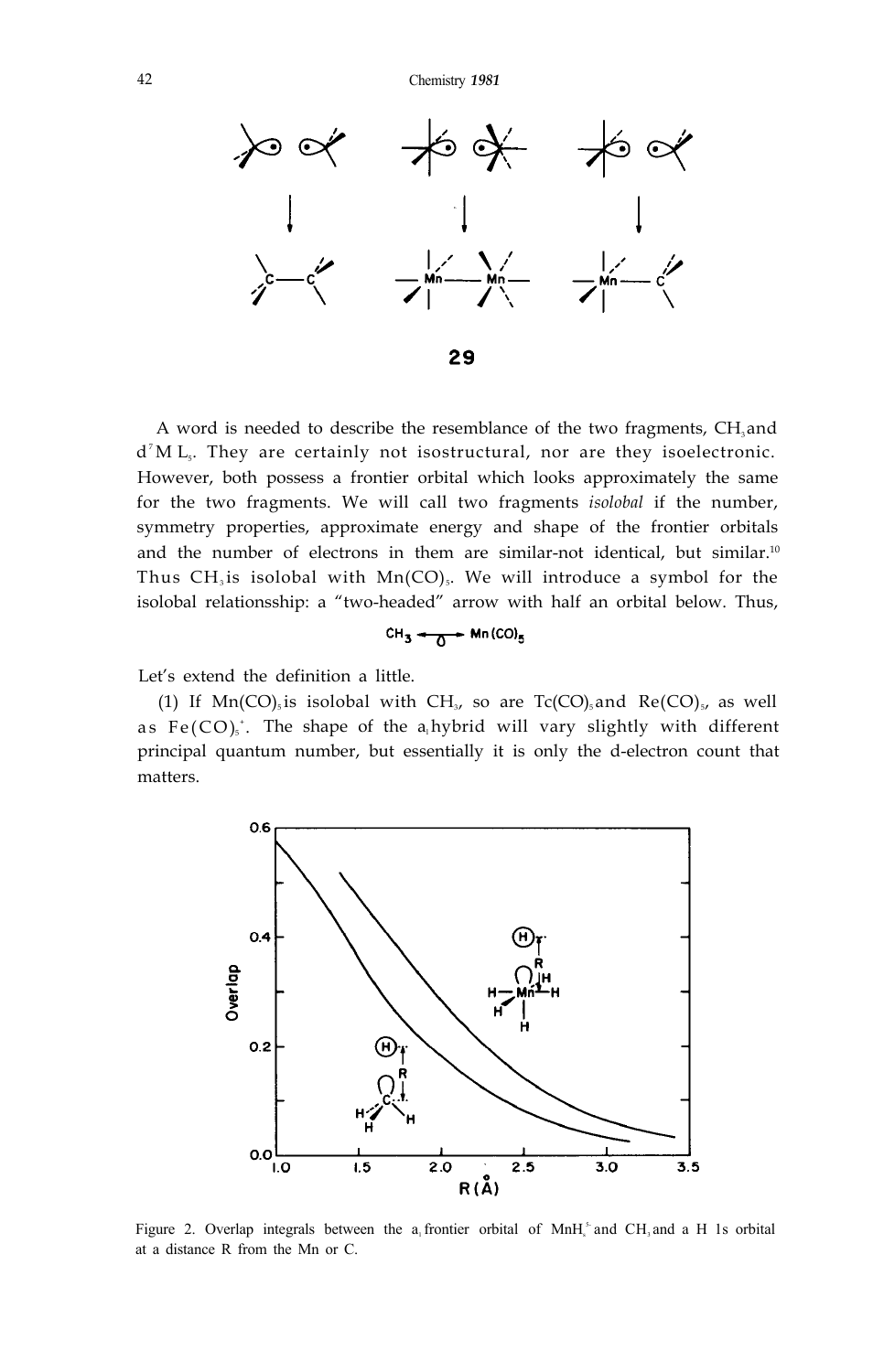(2) If  $Mn(CO)$ <sub>5</sub> is isolobal with  $CH_{3}$ , then  $Cr(CO)_{5}$ ,  $Mo(CO)_{5}$  or  $W(CO)_{5}$ are isolobal with  $CH^+_3$ , and Fe(CO), (square pyramidal!) is isolobal with  $C$   $H_3$ .

(3) If  $Mn(CO)$ <sub>5</sub> is isolobal with CH<sub>3</sub>, so are  $Mn(PR_3)$ <sub>5</sub> or  $MnCl_5^{5}$  or any  $d^7M$  L<sub>5</sub> species. And so is CpFe(CO), a ubiquitous fragment. The procedure here is to write  $CpFe(CO)_{2}$ as  $CpFe(CO)_{2}$ and to replace the  $Cp$  by its isolobal equivalent of three carbonyls, reaching  $Fe(CO)_5$ ; isoelectronic with  $Mn(CO)$ <sub>5</sub>.

Let us go on the ML<sub>4</sub> fragment. It is clear that a  $d^*M L_{\nu}$  e.g. Fe(CO)<sub>v</sub>, is isolobal with a methylene or carbene,  $CH<sub>2</sub>$ .

 $Fe(CO)<sub>4</sub> \rightarrow CH<sub>2</sub>$ 

As 30 reveals, both fragments have two electrons in delocalized  $a_1$  and



b, orbitals which are the equivalent of two localized hybrids. There are explicable differences in the ordering of the two combinations. (11) The different ordering has, however, no grave consequences - recall that we are not so much interested in the fragments themselves as in their bonding capabilities. The moment we interact  $Fe(CO)_{4}$  or CH, with another ligand, the initial ordering of  $a_1$  and  $b_2$  becomes relatively unimportant since both are typically strongly involved in the bonding.

Dimerize, conceptually, the isolobal fragments  $Fe(CO)$  and  $CH<sub>2</sub>$ . One gets the known ethylene, 31, the carbene-iron tetracarbonyl complex, 32, derivatives of which are known, (12) and  $Fe_2(CO)_{8}$ , 33. The last is an unstable molecule, so far observed only in a matrix. (13) We come here to a cautionary note on the isolobal analogy. The isolobal analogy carries one between organic and inorganic molecules of similar electronic structure. But there is no guarantee that the result of such an isolobal mapping  $3! \rightarrow 33$  leads one to a molecule of great kinetic stablity. It might, and it might not.

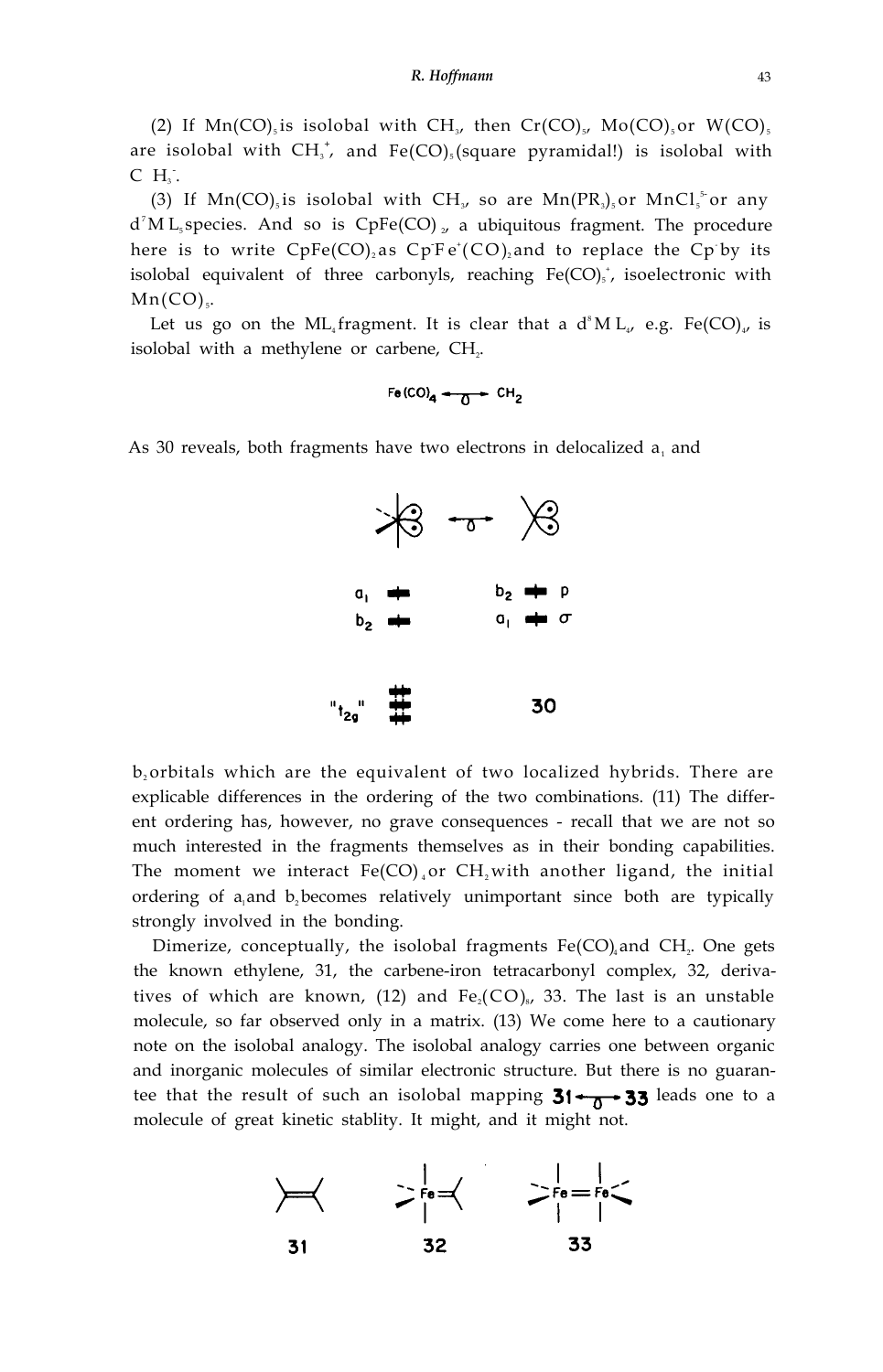Lest the reader be concerned about this limitation of the analogy let me remind him or her of what happens as one proceeds from ethylene down Group IV. Si, Ge, Sn, Pb substitution leads to olefin analogues, but they are kinetically and thermodynamically so unstable that it has taken great effort to provide evidence for their fleeting existence.

Fe<sub>2</sub>(CO)<sub>s</sub>, 33, has  $\pi$  and  $\pi$ <sup>\*</sup> levels similar to those of ethylene. But the low energy of its  $\pi$ \* makes this molecule coordinatively unsaturated. It can, for instance, add another CO to reach the stable diiron enneacarbonyl. More interesting, as we will soon see, it is the strategy of stabilizing the unstable  $Fe<sub>2</sub>(CO)<sub>8</sub>$  by making a complex of it, just as is routinely done for unstable organic molecules l-3.

 $Fe(CO)<sub>4</sub>$ ,  $Ru(CO)<sub>4</sub>$  or  $Os(CO)<sub>4</sub>$  may be trimerized in various combinations with methylene, in 34-37. These cyclopropanes, ranging from all organic to all inorganic, are known. But note that when I show the "all-metallic" three-



membered ring I have to go to OS. It is well known that the ground state structure of  $Fe_3(CO)_{12}$  is 38, with two bridging carbonyls. (14) Another limitation of the isolobal analogy is exposed here: the unbridged Fe structure analogous to 37 is certainly not much higher in energy than 38, but nevertheless the lowest energy structure is bridged. Movement of some ligands (e.g. carbonyls, but not phosphines) in and out of bridging sites is an experimental reality, a facile process, for transition metal complexes, especially of the first transition series. Such easy terminal to bridging interconversions are rare in organic chemistry, with the exception of carbonium ions. Bridging in inorganic structures, when it does occur, does not cause a major perturbation in the nature of the frontier orbitals.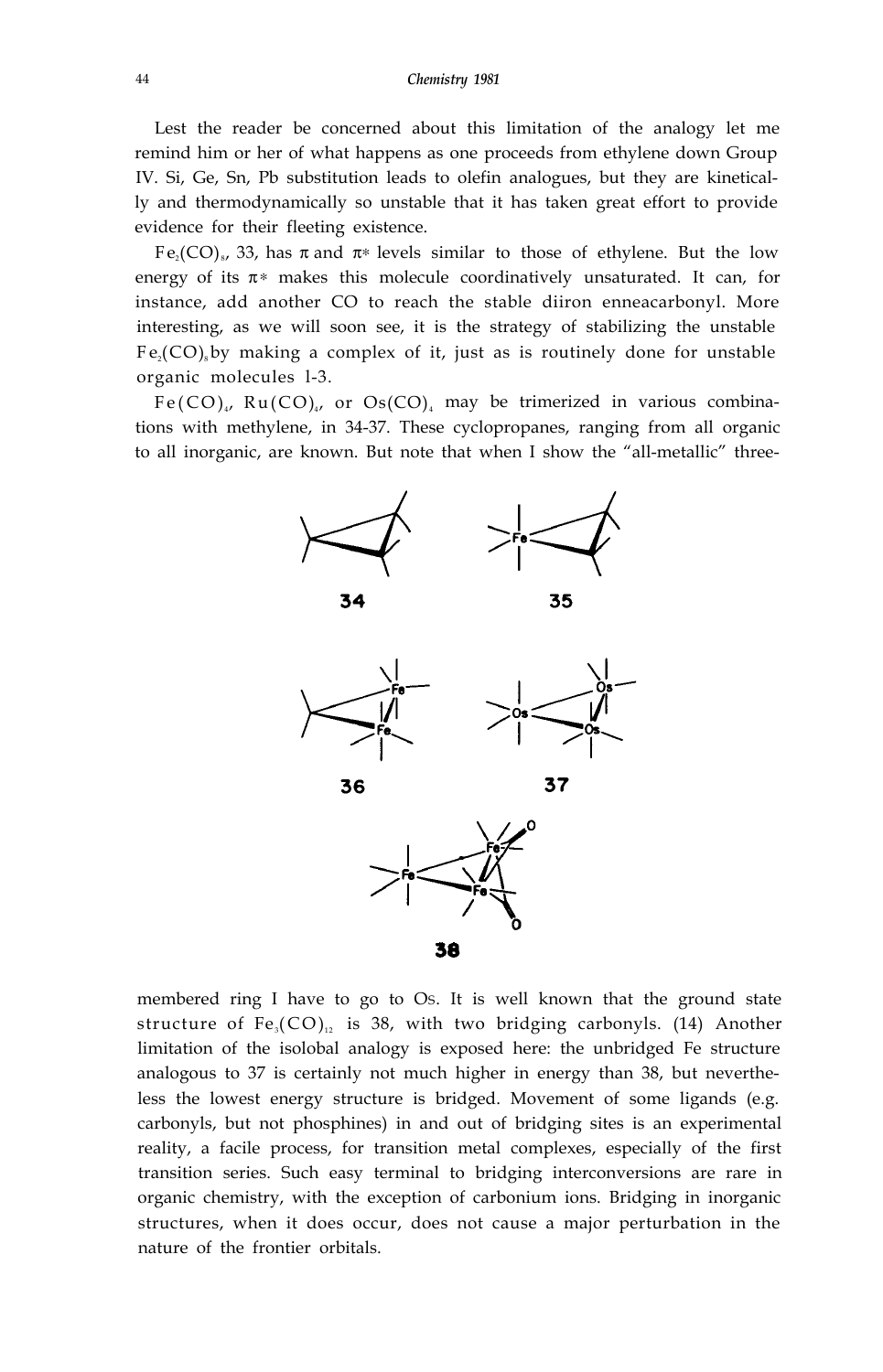

Consider next the  $d^{\circ}M L_{3}$  fragment, e.g. Co(CO)<sub>3</sub>. This is isolobal with a carbyne CH, as 39 shows. Once again there are differences, though of no great significance, in the  $a_1$  versus e energy ordering between the two fragments. Their similarity is revealed most strikingly by the existence of the entire series of mixed organic and inorganic tetrahedranes, 40-44. To be sure, 41 can be called a cyclopropenium complex and 42 a binuclear acetylene complex, but I do believe that something is gained in seeing the entire series as a progression of isolobal substitution.



The fundamentals of the isolobal analogy have now been exposed. Just how far reaching the relationships written down here

$$
d^7 \text{ ML}_5 \div \frac{}{0} \div \text{CH}_3
$$
\n
$$
d^8 \text{ ML}_4 \div \frac{}{0} \div \text{CH}_2
$$
\n
$$
d^9 \text{ ML}_3 \div \frac{}{0} \div \text{CH}
$$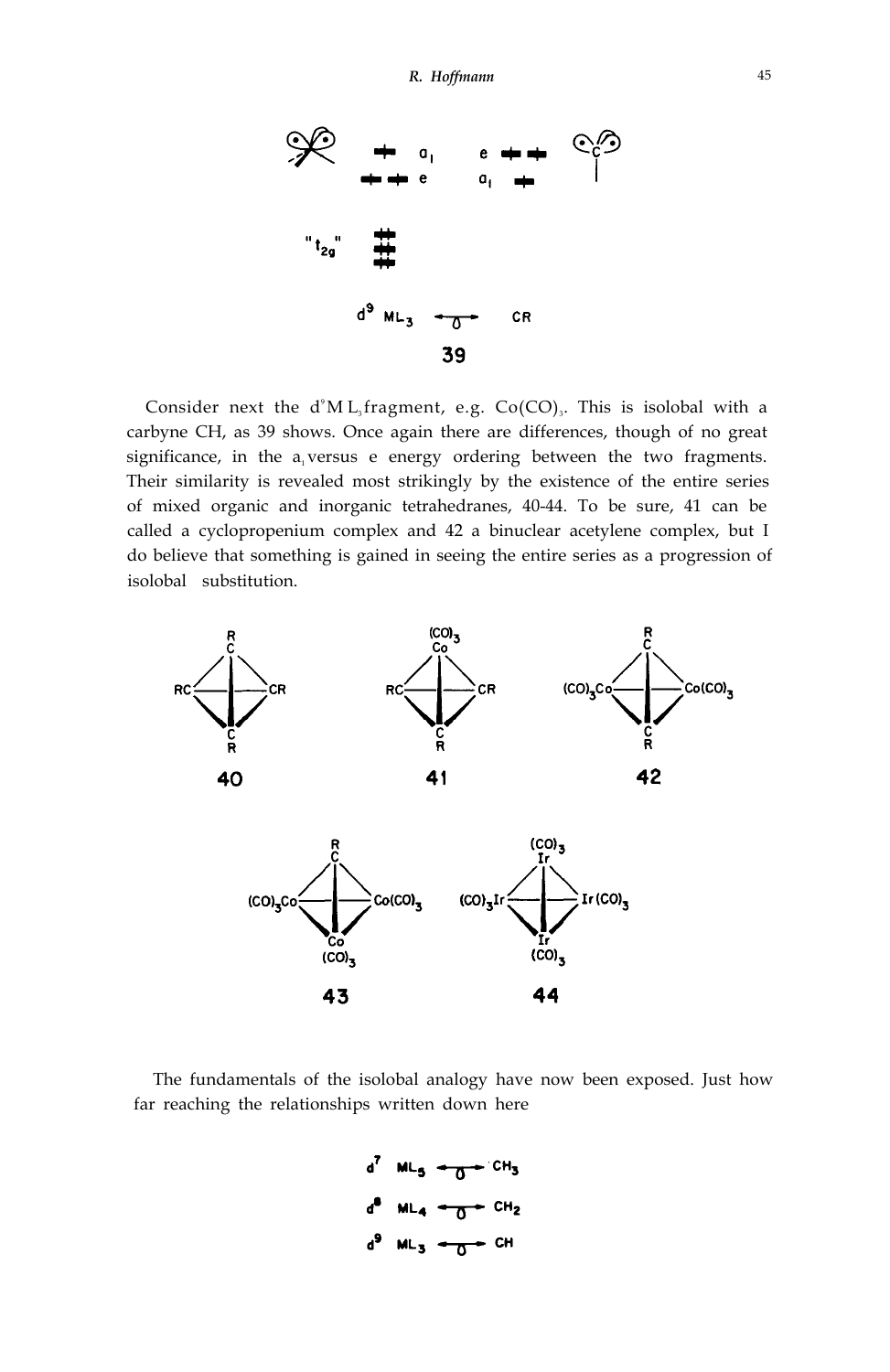are will become clearer in a while. For the moment it is important to note that the isolobal analogy is not solely the creation of my research group. In his fruitful explorations of the reactivity of  $d^s$  square planar complexes J. Halpern often made use of the similarity of such an  $ML_4$  entity to a carbene. (9a) He did the same for  $d^7ML_5$  and organic free radicals. (9b) L. F. Dahl, in a beautiful series of structural studies of transition metal clusters, saw clearly the relationship of the orbitals of an  $ML<sub>n</sub>$  fragment to a chalcogen or pnicogen atom, which of course are easily related to CR. (15,16) And most importantly, K. Wade (17) and D. M. P. Mingos (18) independently developed a comprehensive and elegant picture of the electronic structure of transition metal clusters by relating them to the polyhedral boron hydrides (which W. N. Lipscomb and I studied - the circle closes!) It is a trivial step from BH to CH<sup>+</sup>. All of these workers saw the essence of the isolobal analogy.

#### STRUCTURAL IMPLICATIONS OF THE ISOLOBAL ANALOGY

How quickly do the hands and mind of man provide us with the problem of choice! The molecules I would need to illustrate the isolobal analogy at work did not exist thirty years ago. Now they are around us, in superabundance. I have made a selection, based in part on the ease with which these lovely molecules illustrate the principles, in part on the ambiguous and ephemeral basis of recent ( 1981) appearance in the literature.

One obvious use of the isolobal analogy is in the structural sense. The analogy allows us to see the simple essence of seemingly complex structures. I should like to show you some examples centering on the ML<sub>4</sub> fragment.

Last summer there appeared a structure of the cluster  $HRe<sub>3</sub>(CO)<sub>12</sub>$  $Sn(CH<sub>3</sub>)<sub>2</sub>$  from the work of H. D. Kaesz and collaborators. (19) The unique hydrogen was not located; presumably it bridges one Re-Re bond. If we remove the hydrogen as a proton, a convention we have found useful,  ${}^{\text{an}}$  we reach Re<sub>3</sub> (CO)  $_{12}$ SnMe<sub>2</sub>.45. Not a usual molecule, but the isolobal chain

# $Re(CO)<sub>4</sub><sup>-</sup> + Fe(CO)<sub>4</sub> + C<sub>1</sub><sup>-</sup> CR<sub>2</sub> + C<sub>1</sub><sup>-</sup> SnR<sub>2</sub>$

allows us immediately to see the very close similarity of this structure to the previously known 46 (20) and 47 (21) .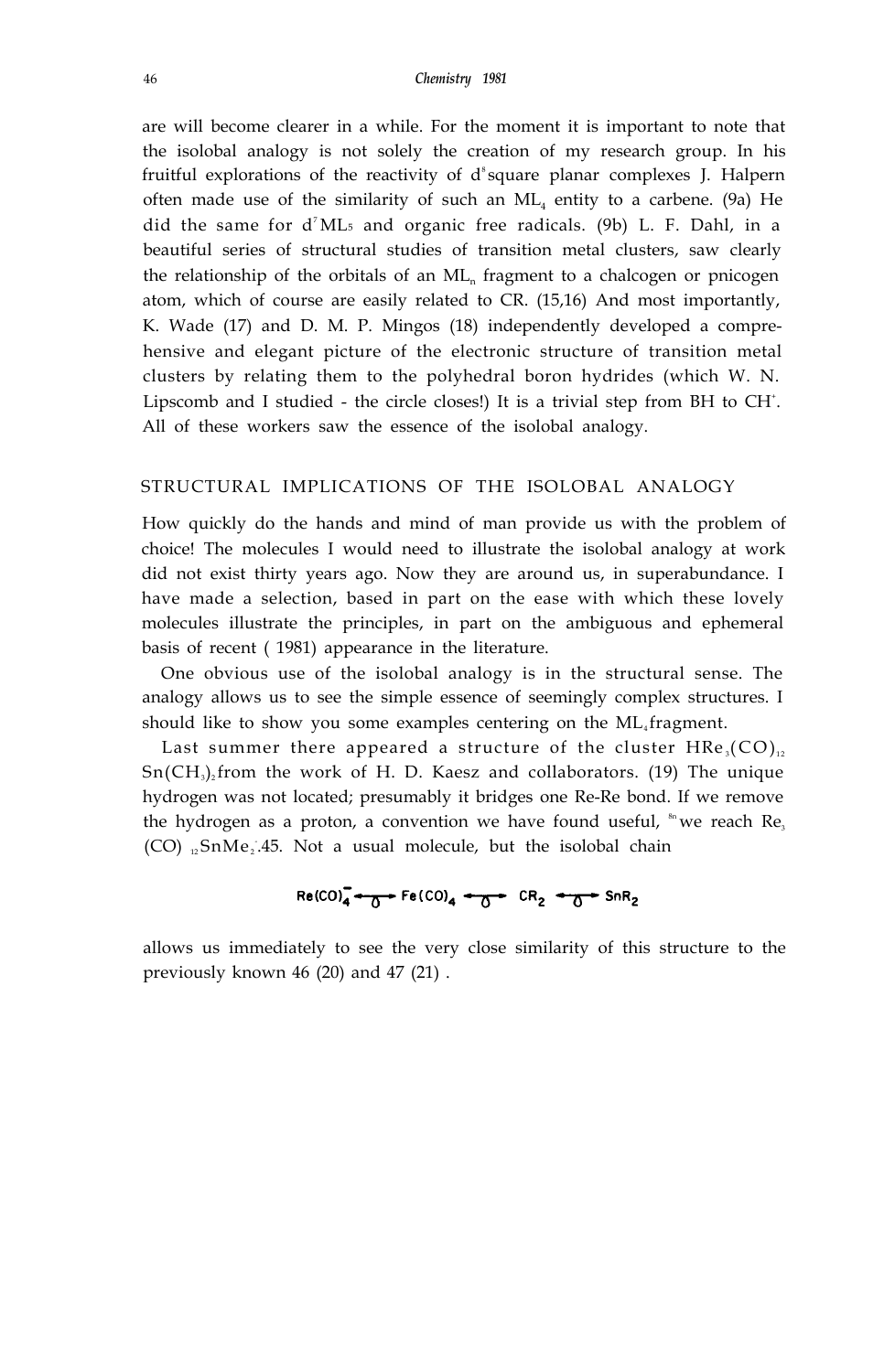

It is interesting to speculate when we might see the missing members of the series on the organic side,  $(CO)_4$   $Re(CH_2)_3^+$  and  $(CH_2)_4^2^+$ .

Two ML<sub>4</sub> fragments united yield the forementioned unstable  $Fe<sub>2</sub>(CO)<sub>8</sub>$ system, 48. It was hinted before that one should think of stabilizing this species



by complexation. A pretty example is at hand, 49. (22) Two  $Fe_2(CO)$  units are complexed by a tin atom! Note the pinning back of the equatorial carbonyls, analogous to the bending back of hydrogens in a transition metal complexed olelin. Alternatively, and interestingly, this is spiropentane.



Earlier in 1981, J. Lewis, B. F. G. Johnson and their collaborators published a synthesis and structure of  $Os<sub>s</sub>(CO)<sub>19</sub>$ . (23) The structure appears terribly complicated, 50, until one realizes it is really 51, a typical trigonal bipyramidal  $Os(CO)$ , derivative, with two of the equatorial carbonyls substituted by olefins, or rather by the  $Os_{s}(CO)_{s}$  olelin analoques. The "olefin" orientation is just as it should be. (1k, o)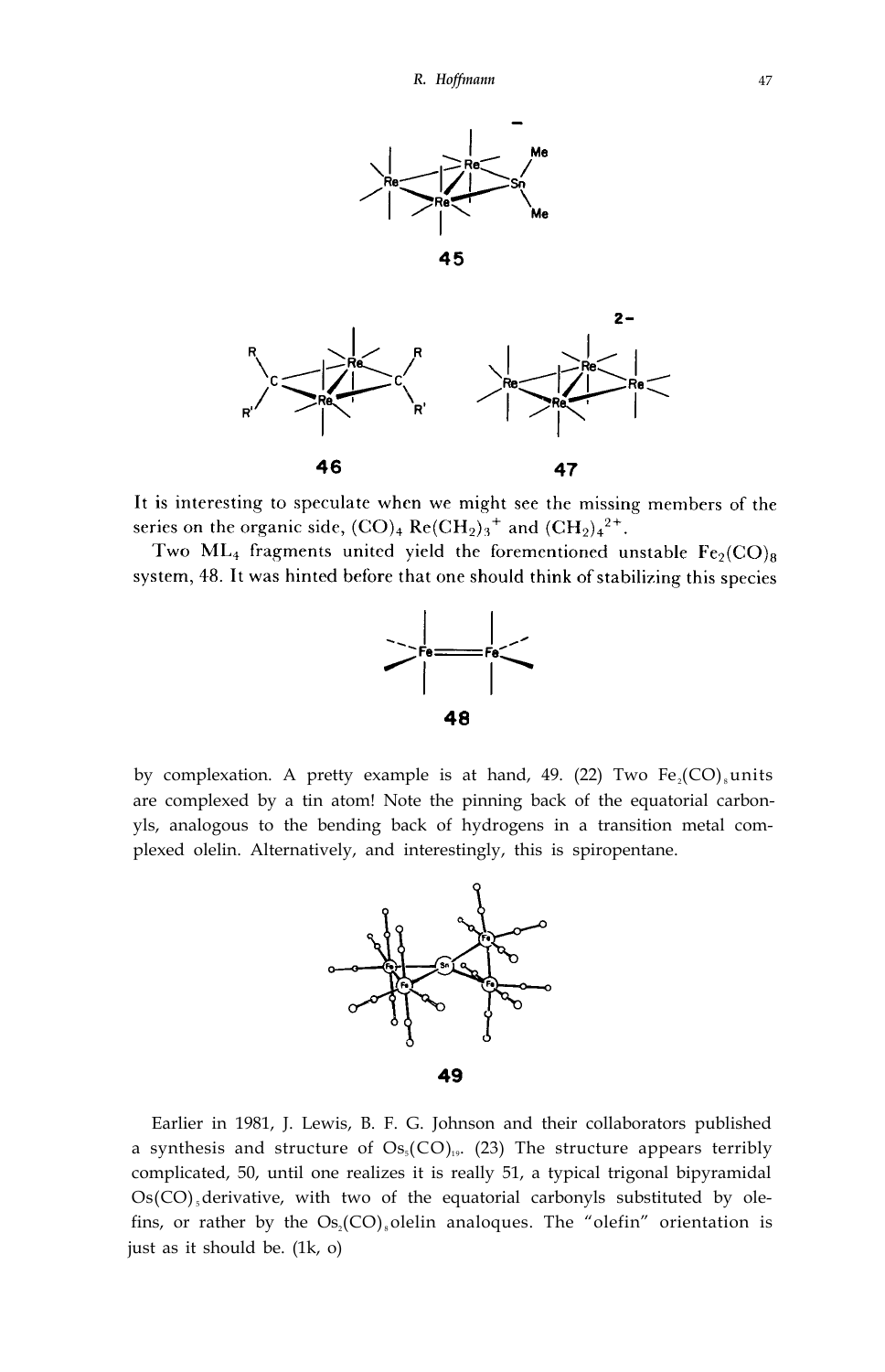

Another system isolobal to ethylene and  $Fe<sub>2</sub>(CO)<sub>8</sub>$  is the "mixed dimer"  $(CO)$ <sub>4</sub>FeCH<sub>2</sub>. Upon formally shifting an electron from the metal to the carbon, a bit of alchemy, one gets to a phosphido complex, 52:



The reason for this transformation sequence is that complexes of  $Mn(CO)<sub>4</sub>$ PR, have been made. P. Braunstein, D. Grandjean and coworkers have reported a remarkable set of structures, among them the three shown with their isolobal analogues in  $53-55$ . (24) In each structure we can see the obvious ethylene-like  $(CO)<sub>4</sub>$  MnPR, entity.



At the same time that these structures were published there appeared a structure of 56, synthesized in an entirely different way by R. J. Haines, N. D. C. T. Steen and R. B. English. (25) Unbridge the two semibridged carbonyls, do a bit more of electronic alchemy relating Mn-Pt to Fe-Rh, and the relationship to 55 becomes crystal clear.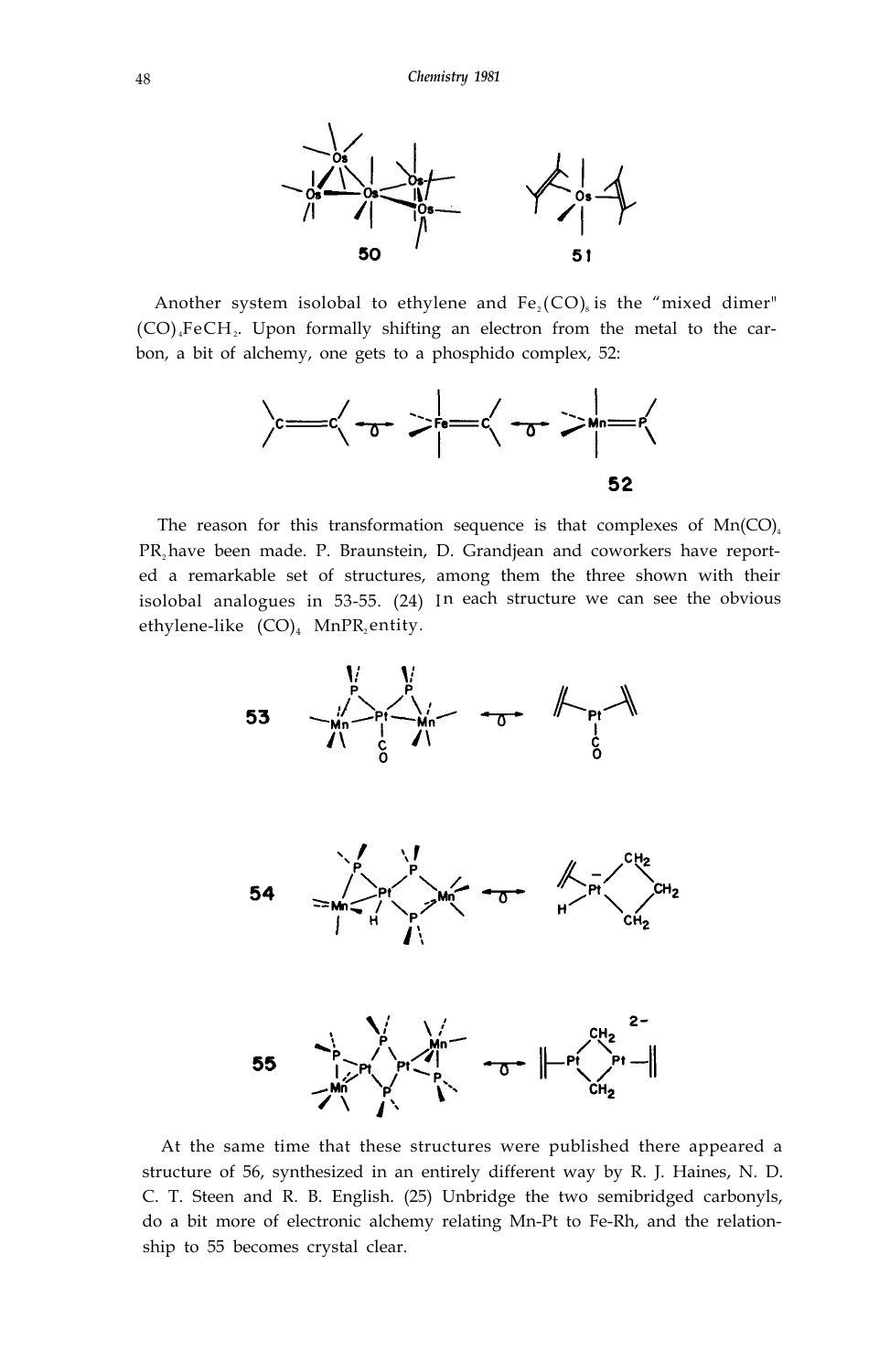

Realizing that  $Fe(CO)_4 \rightarrow GeFe(CO) \rightarrow \bullet \text{C}$   $ph(CO)$  we see immediately that 57 is still another  $Fe<sub>2</sub>(CO)<sub>8</sub>$  analogue.



Thus, the W. A. Herrmann methylene complex, 58, is a two-thirds inorganic cyclopropane. (26)



There are a few more fascinating  $Cp_2 R h_2 (CO)$ <sub>2</sub> structures to be shown, but first we need to examine one extension of the isolobal concept.

THE RELATIONSHIP BETWEEN MLn, and ML<sub>n2</sub>FRAGMENTS

Earlier in the discussion we looked at two octahedral fragments, ML<sub>5</sub> and  $ML_{\nu}$  in which a pair of axial ligands remained. If we remove these ligands, 59, an interesting extension of the isolobal analogy emerges.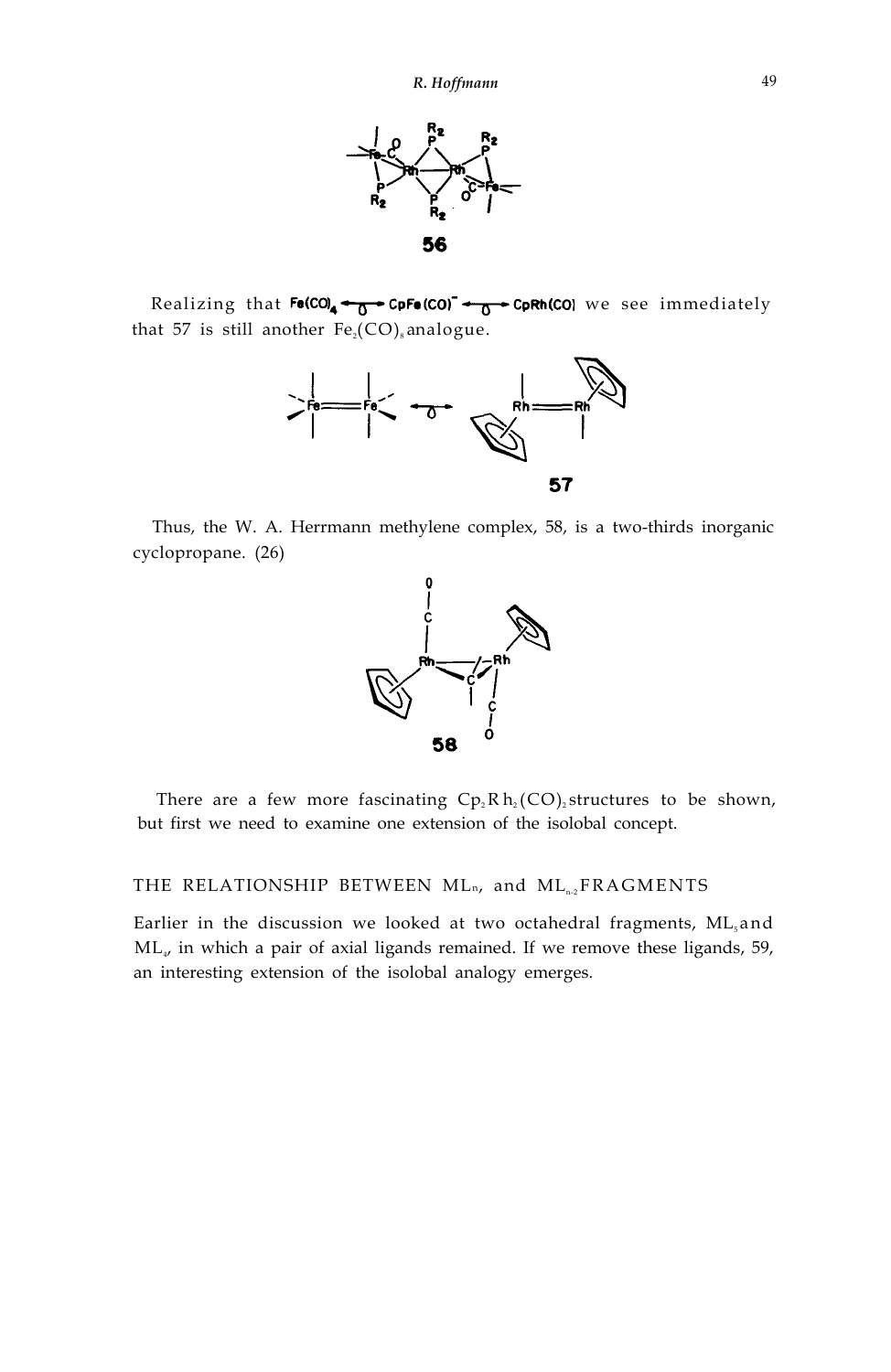

If the z axis is oriented along the direction of the vanishing ligands, then it is clear that the main result of this perturbation is that the metal  $d_{z^2}$  is lowered in energy. It returns from the metal-ligand  $\sigma$  antibonding manifold to become a non-bonding orbital, 60, 61. (1o, 3c)



The high-lying orbitals (one in  $ML_{5}$ , two in  $ML_{4}$ ) remain. (27) The obvious relationships that emerge then are those between a  $d^*ML_5$  and a  $d^{n+2}$  $C_{2v}$  or T-shaped ML<sub>3</sub>; and between  $d^nC_{2v}M$  L<sub>4</sub> and  $d^{n+2}M$  L<sub>2</sub>. Or to put it explicitly in terms of the most common fragments, 62.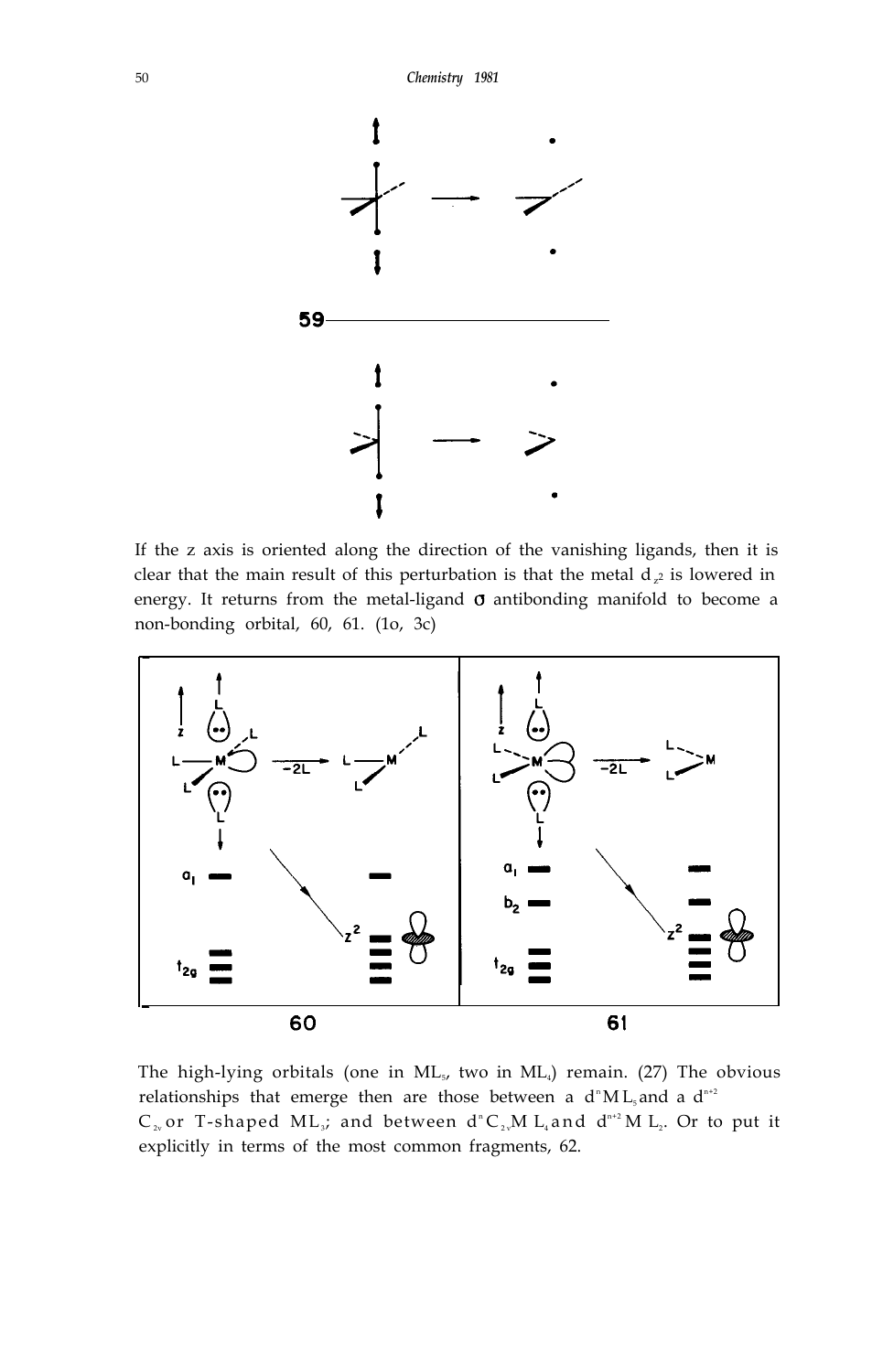

So we now add some further diversity to the non-isomorphic mapping which is the isolobal relationship:

 $CH_3^+$  +  $\pi$  + Cr(CO)<sub>5</sub> +  $\pi$  + PtCl<sub>3</sub>

### CH<sub>2</sub>  $\rightarrow \frac{}{0}$  Fe(CO)<sub>4</sub>  $\rightarrow \frac{}{0}$  Ni(PR<sub>3</sub>)<sub>2</sub>

An obvious application is to olefin complexes; the similarity of  $(CO)$ <sub>4</sub>Fe  $(C_2H_4)$  and  $(PR_3)_2Ni(C_2H_4)$ , and that of  $(CO)_5$   $Cr(C_2H_4)$  and Zeise's salt emerges directly. (1*o, x*)

Returning to the  $[ChRh(CO)]$ , analogue of ethylene, we can now think about some other structures. First, it turns out that moving the carbonyls into the bridge does little to change the ethylene-like nature of the dirhodium fragment, 63. *(*1*u)*



Since  $CH_2$  +  $\frac{1}{0}$  +  $Fe(CO)_4$  +  $\frac{1}{0}$  + Pt(CO)<sub>2</sub> +  $\frac{1}{0}$  + Rh(CO)<sub>2</sub> it is possible to see in the compound of R. G. Bergman and coworkers, 64, (28) an analogue of W. A. Herrmann's 58.



Essentially the same fragment, 63, reappears in the fantastic  $[Cp'Rh (CO)]$ . Pt structure of F. G. A. Stone and coworkers, 65, (29)  $(Cp' = \eta^5 - C_5Me_5)$  and can be related to the  $(RC\equiv CR)_{2}$ Pt structure earlier synthesized by the same group, 66. (30)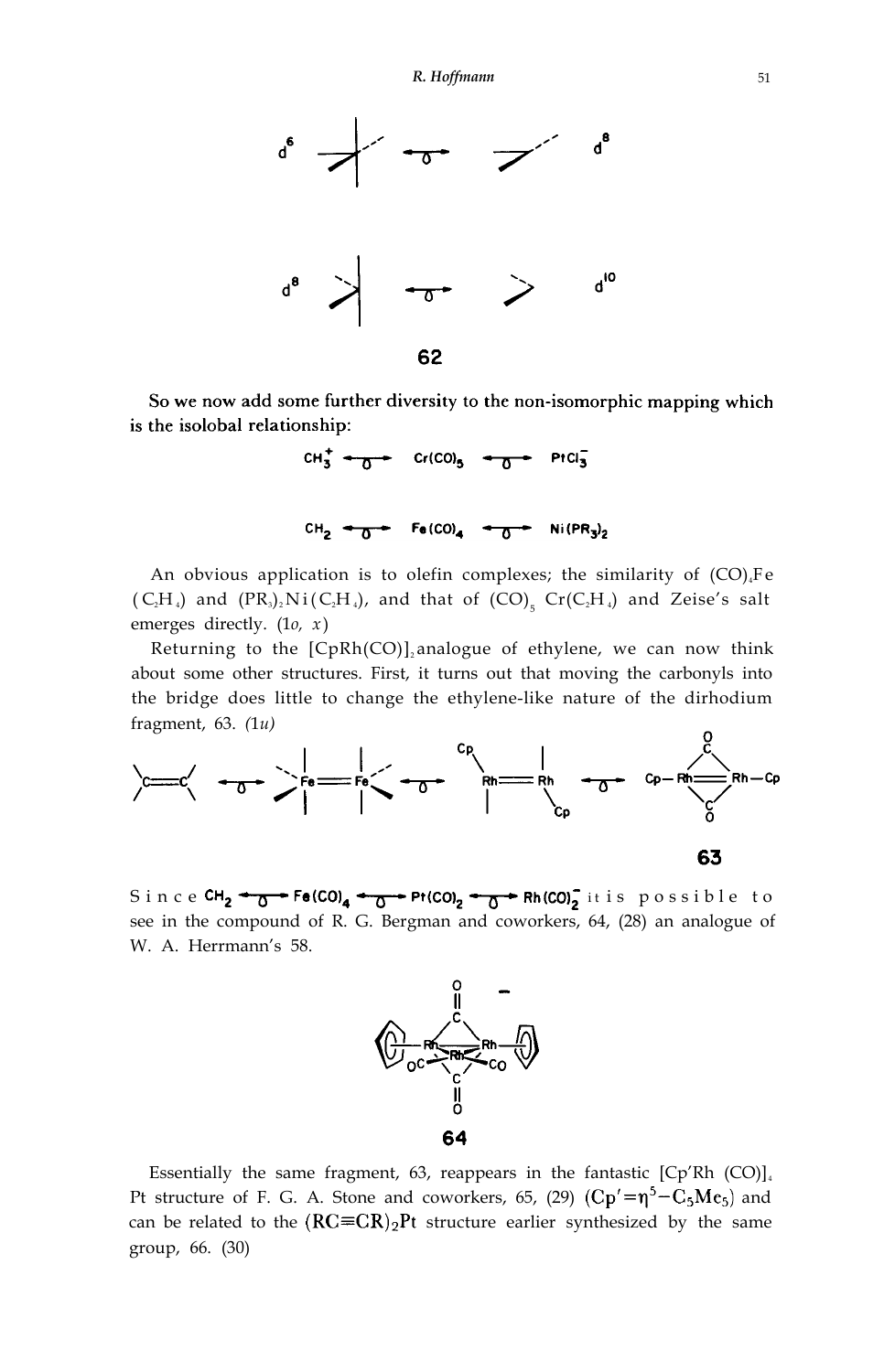

INTO THE t<sub>2g</sub> SHELL

It turns out that not only is  $d^{\circ}Co(CO)$ , isolobal with CH, but so is  $d^{\circ}$  $CpW(CO)$ . To see how this comes about let us first relate the  $Cp$  complex to a simple  $ML_n$ .

## CpW(CO)<sub>2</sub>  $\rightarrow \pi$  CpCr(CO)<sub>2</sub>  $\rightarrow \pi$  Cr(CO)<sub>3</sub>

As was shown earlier,  $Cr(CO)_5^*$  is isolobal with  $CH_3^{2*}$ . That is not a very productive analogy. So let us examine  $Cr(CO)_5$  in more detail. The electronic structure of an ML<sub>5</sub> fragment was given earlier. It is repeated in more detail at left in 67. The ML<sub>5</sub>-CH<sub>3</sub> analogy concentrates on the hybrid of  $\sigma$  (a<sub>1</sub>) symmetry. But the  $t_{2g}$  set, even if it is less "directional" than the hybrids, has extent in space and well-defined symmetry properties. In particular, two of the t<sub>z</sub> orbitals are of π pseudosymmetry, one of δ. If, as we are forced to do by the electron deficiency, we extend our view at least to the  $\pi$  component of the t<sub>x</sub> set (dotted lines at right in 67), we see a clear relationship between  $d^5ML_5$  and CH, just as there is between  $d^7 M L_5$  and CH<sub>3</sub>.



6 7

A little further reflection will show that by using one half of the  $\pi$  set of the t<sub>2g</sub> we can get a relationship between  $d^6ML_5$  and  $CH_2$ .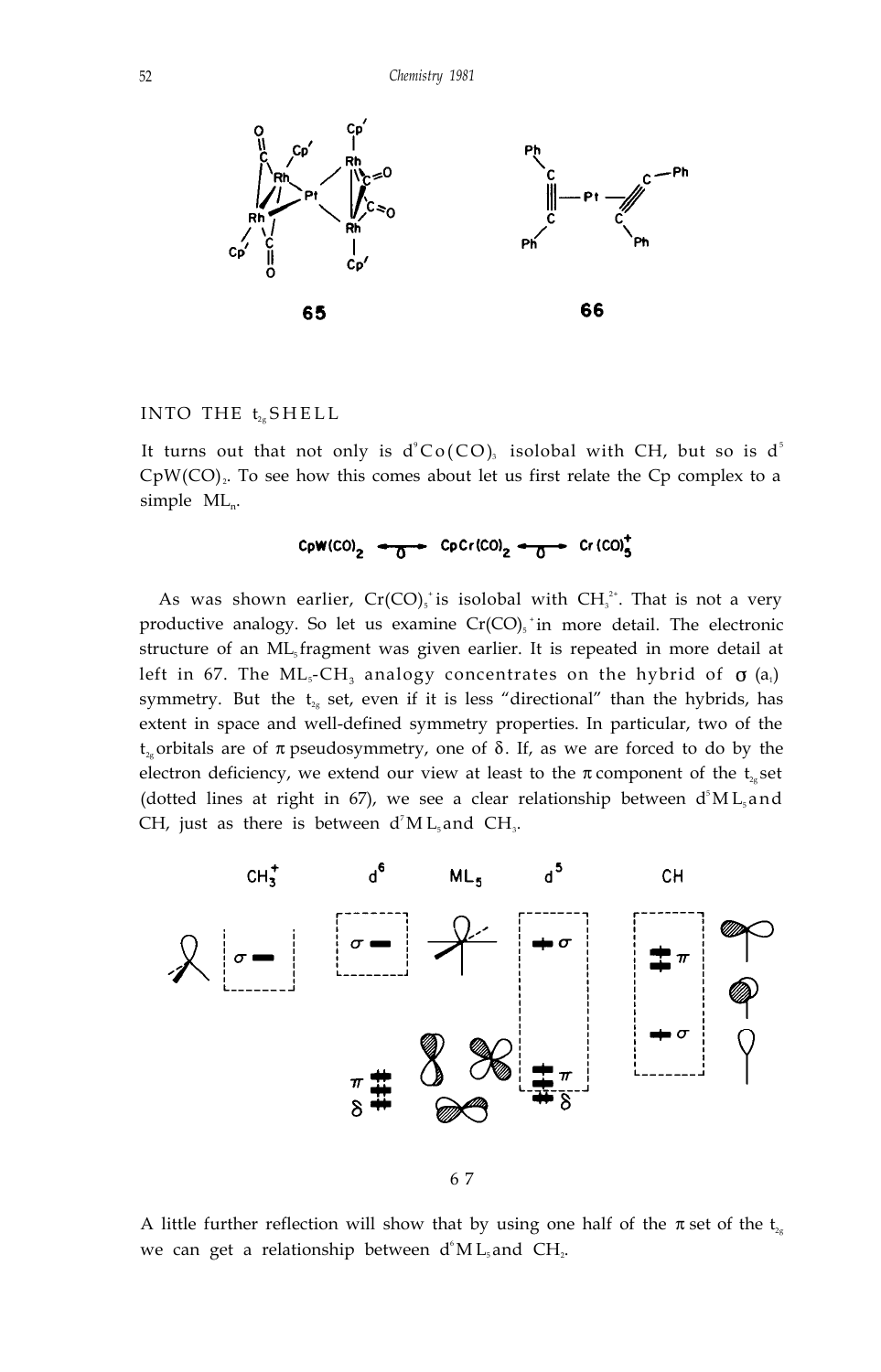To summarize:

|  | $d$ ML <sub>5</sub> $\rightarrow$ $d$ CH <sub>3</sub>             |  |
|--|-------------------------------------------------------------------|--|
|  | $d^6$ ML <sub>5</sub> $\rightarrow$ $\rightarrow$ CH <sub>2</sub> |  |
|  | $d^5$ ML <sub>5</sub> $\rightarrow$ $\rightarrow$ CH              |  |

or to put it another way

 $d^6$  ML<sub>5</sub>  $\rightarrow$  CH<sub>3</sub>  $d^6$  ML<sub>5</sub>  $\rightarrow$   $\rightarrow$  CH<sub>2</sub>  $d^6$  ML<sub>5</sub>  $\rightarrow$   $\sigma$   $\rightarrow$  CH<sup>-</sup>

This gives us another way of looking at things, a *deprototonation analogy.* In what way is CH<sub>3</sub>'like CH<sub>2</sub>or like CH? Let us draw out their orbitals schematically, including CH<sub>4</sub> for good measure, in 68.

| $t_{2}$<br>$\overline{\phantom{a}}$<br>$\mathfrak{a}_1$<br>فتنطل | $\mathbf{a}_1$<br>e   | a,<br>$p^{\dagger}$                                  | $\mathbf{a}_{\mathbf{I}}$         |                      |
|------------------------------------------------------------------|-----------------------|------------------------------------------------------|-----------------------------------|----------------------|
|                                                                  | $\mathbf{q}_1$        | b <sub>2</sub> = ‡ p<br>$a_i \leftrightarrow \sigma$ | $\cdot$ $\frac{\pi}{4}$           | $2p \nightharpoonup$ |
| '≥ 畫                                                             | ◦⋢                    | $b_1 \neq b$                                         | $\mathfrak{a}_1$ $\Rightarrow$    |                      |
| $\mathfrak{o}_{\mathfrak{l}}$ and $\mathfrak{m}$                 | $a_1 \leftrightarrow$ | a, <del>a‡</del> e                                   | $\mathbf{q}_1$ and $\mathbf{q}_2$ | $2s$ $\Rightarrow$   |
| CH <sub>4</sub>                                                  | $CH_3^-$              | CH <sub>2</sub> <sup>2</sup>                         | $CH3-$                            | $c^{4}$              |
|                                                                  |                       | 68                                                   |                                   |                      |

Taking away a proton from each molecular fragment does not change its ability to function as a donor (though its quality or donor strength will be *very* different). Each fragment, from CH $_{\textrm{\tiny{4}}}$ to C $^{\textrm{\tiny{4}}}$ , is in principle an eight electron donor.

To recapitulate: the isolobal analogy is not a one-to-one mapping. A  $d^*ML$ , fragment is isolobal with  $\mathrm{CH}_3^+$  and  $\mathrm{CH}_2$ and  $\mathrm{CH}_1$ . This is why the  $\mathrm{d}^5$  $CpW(CO)$ <sub>2</sub> is isolobal with CH.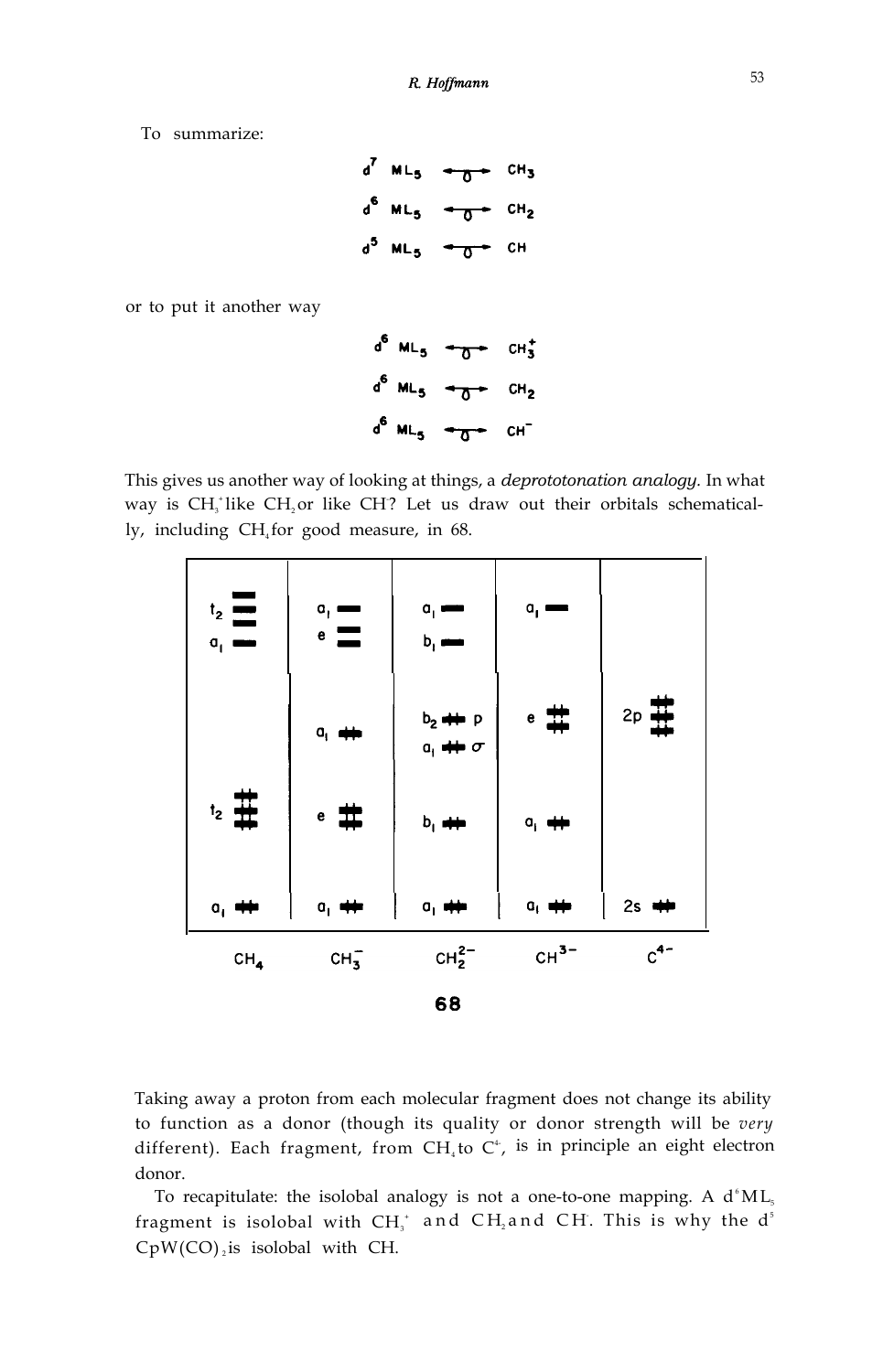The isolobal analogy for low d-electron count metals has been exploited most notably in the work of F.G.A. Stone's group at Bristol. Just four compounds from their many beautiful examples are shown in 69-72. (31)



**S** i n c e  $d^6$  Cr(CO)<sub>5</sub>  $+\frac{1}{0}$  CH<sub>2</sub>  $+\frac{1}{0}$  d<sup>10</sup> Pt(PR<sub>3</sub>)<sub>2</sub> 69 is cyclopropane. Since  $CpW(CO)$ , is isolobal with CR, 70 is cyclopropene. Both isomers 71 and 72 are related to  $(CO)$ <sub>3</sub>Fe(cyclobutadiene), 1, or for that matter to the organic square pyramidal C<sub>5</sub>H<sub>5</sub><sup>+</sup>. (32)

#### FROM INORGANIC TO ORGANIC CHEMISTRY

The psychological direction of the isolobal analogy in general has been to make one feel more comfortable about the structures of complex inorganic molecules by relating them to known, presumably simpler, organic molecules. It is interesting to reverse this process and think about as yet unsynthesized organic structures related to known inorganic ones. The mapping from one realm of chemistry to the other must be accompanied by the warning already given: there is no guarantee that the "product" of an isolobal transformation is as stable, kinetically or thermodynamically, as the "reactant". (33)

 $Fe(CO)_{3}$  is isolobal with CH<sup>+</sup>. Thus, 1 is related to C<sub>5</sub>H<sub>5</sub><sup>+</sup>, 73, (32) and the ubiquitous ferroles, 74, (34) are related to  $C_6R_6^{24}$ , 75. 35) Another product of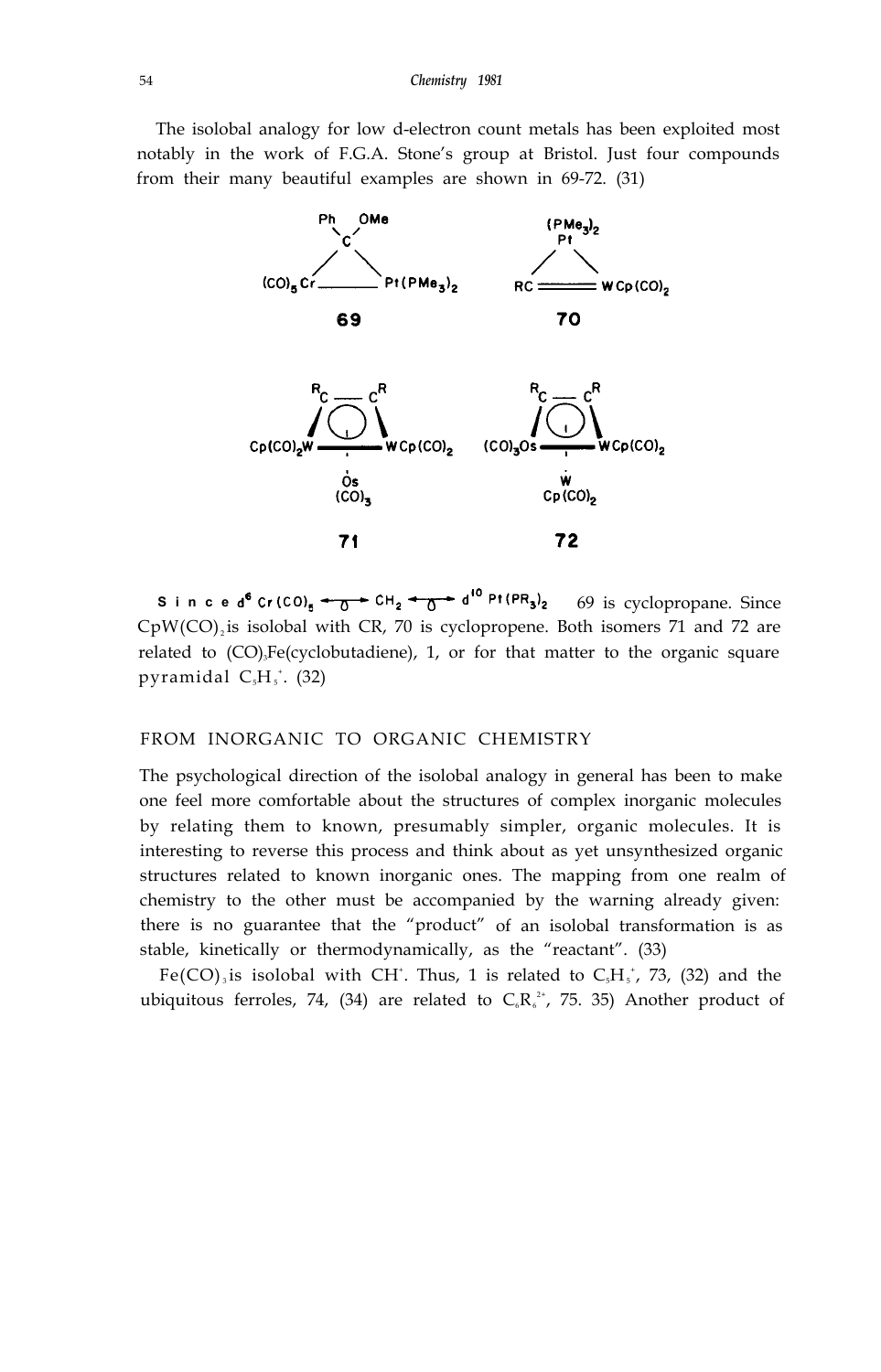

the interaction of acetylenes with iron carbonyls is the flyoverbridge, 76, a binuclear ring-opened fulvene complex. (34) The isolobal replacement carries over to 77. This is an unusual  $C_{s}H_{s}2+$  of  $C_{2}$ symmetry, a hypothetical doubly homoallylic cation. It is not a geometry one would normally have thought of for



a heptafulvene dication, yet once reached by the isolobal mapping it appears to be geometrically reasonable. (36) More such mappings await exploitation.

FROM ORGANIC REACTION MECHANISMS TO INORGANIC ONES

R. J. Puddephatt, C. F. H. Tipper and co-workers have discovered a remarkable rearrangement of a platinacyclobutane, 78, in which a carbon adjacent to



the metal, with its substituents, exchanges in a very specific way with the carbon opposite the metal. (37) Thelabelling experiment of C. P. Casey that shows this most directly is given in 79. (38) How does this happen?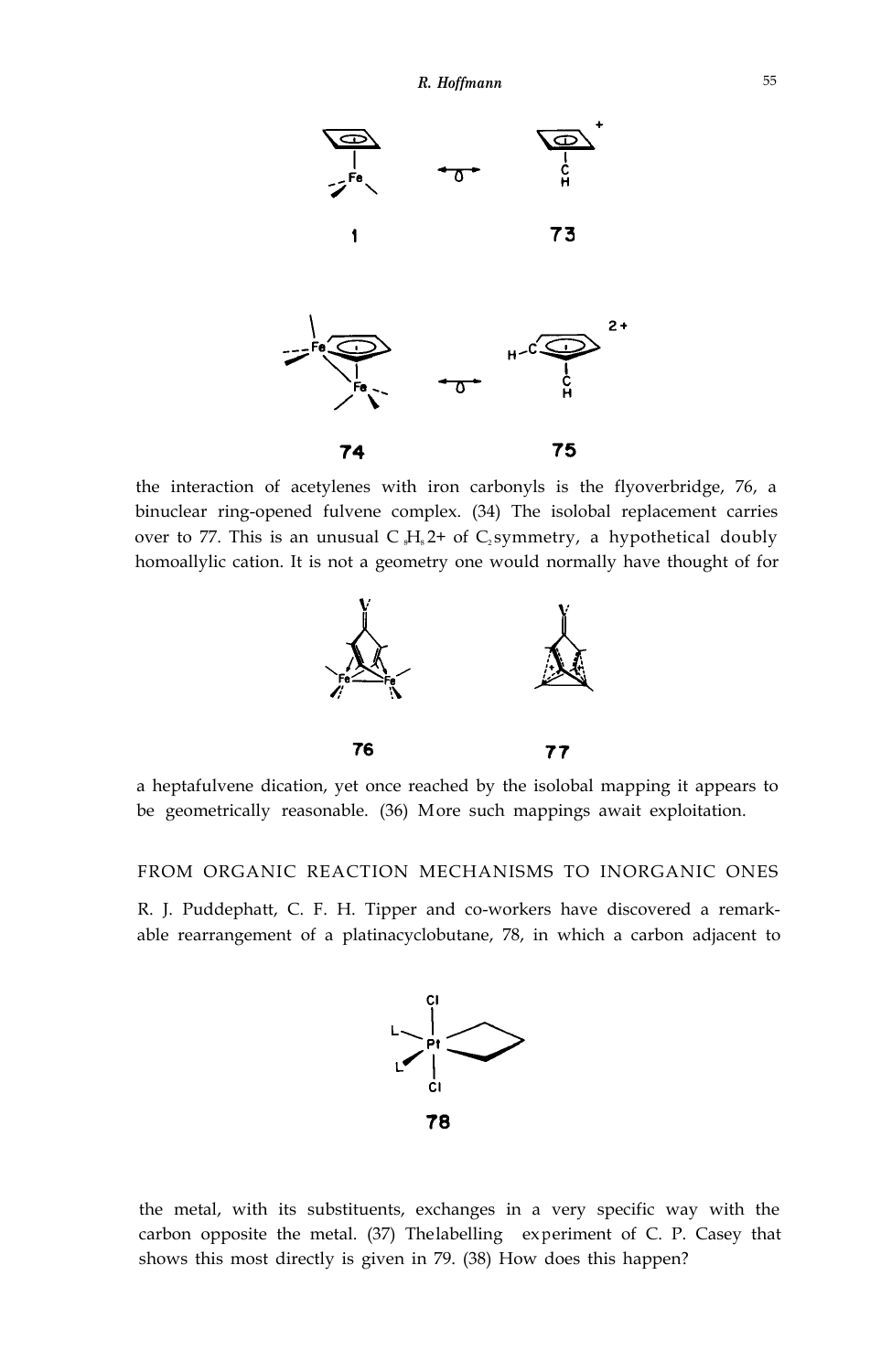

Kinetic evidence for a primary dissociative step to  $C1(py)Pt(CH)$ , exists. (37) Suppose the ML<sub>3</sub> fragment can distort from its original T shape to a  $C_{3V}$ geometry. Since d<sup>8</sup>PtCl<sub>2</sub>(py) is isolobal with CH<sup>+</sup> we can see a relationship to the cyclobutyl cation, 80.



This association immediately brings to mind the entire complex of speculations and facts surrounding the facile rearrangement of cyclobutyl cations through bicyclobutonium waypoints. (39) The motions likely to occur are shown in 81. Ligand loss is followed by geometric reorganization at the metal, approach to a "bicyclobutonium structure", an itinerary around the periphery of a Jahn-Teller wheel through "cyclopropyl carbinyl" waypoints and exit through an isomeric "bicyclobutonium" structure. This is but one instance among many where the isolobal analogy is useful in moving between organic and inorganic reaction mechanisms.

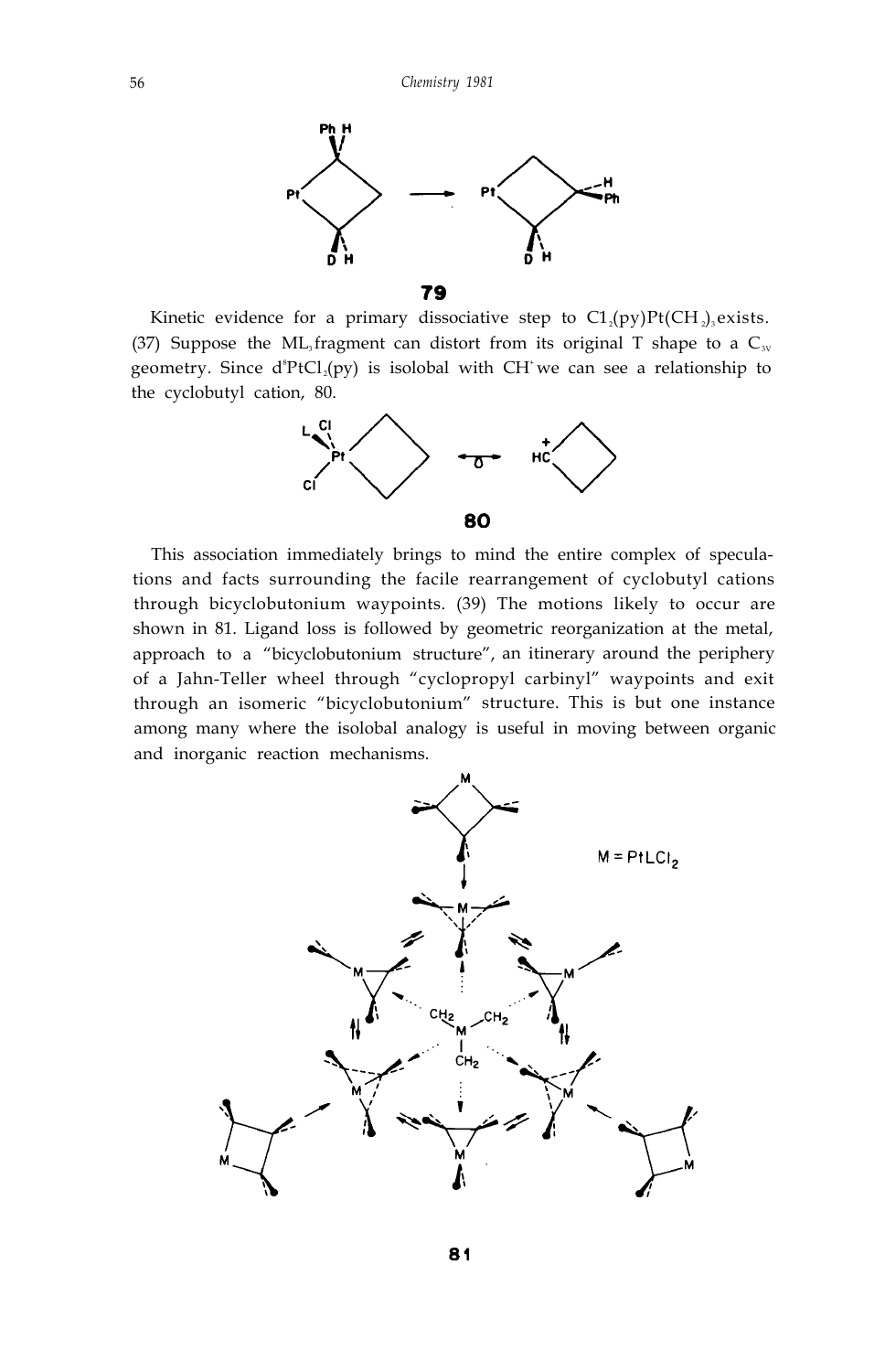#### BEYOND THE OCTAHEDRON

The octahedron was a most useful starting point for generating fragment frontier orbitals, thereby engendering the isolobal analogy. But the octahedral polytype is not unique for six-coordinate complexes, and higher coordination numbers are feasible. We seek another more far-ranging derivation and find one based on the eighteen electron rule.

An (unoriginal) justification of this rule goes as follows: Consider n ligands, n  $\leq$ 9, coming up to a metal with its 9 valence orbitals, 82. A little group theory shows that for the octahedron and most, but not quite all, coordination geometries the n ligand orbitals will find a match in number, symmetry properties and extent in space among the hybrid sets that can be formed from the nine metal orbitals. The exceptions are very well understood. (40) Given this match, n M-L  $\sigma$  bonding combinations will go down in energy, n M-L  $\sigma$   $*$  antibonding



combinations will go up, and 9-n metal orbitals will remain relatively untouched, approximately non-bonding. The eighteen electron rule then is the statement: "Thou shalt not fill antibonding orbitals". Filling bonding (n) + nonbonding (9-n) orbitals leads to 9 electron pairs or eighteen electrons.

This "proof' is trivial but not silly. Upon a little reflection it will lay bare the limitations of the eighteen electron rule on the left and right side of the transition series, for special symmetry cases, and for weak-field ligands.

Next remove a ligand, a base, from the 18 electron complex. A localized hole on the metal, a directional hybrid, is created. The electron pair leaves with the ligand, 83. To put it in another way, in some localized description of the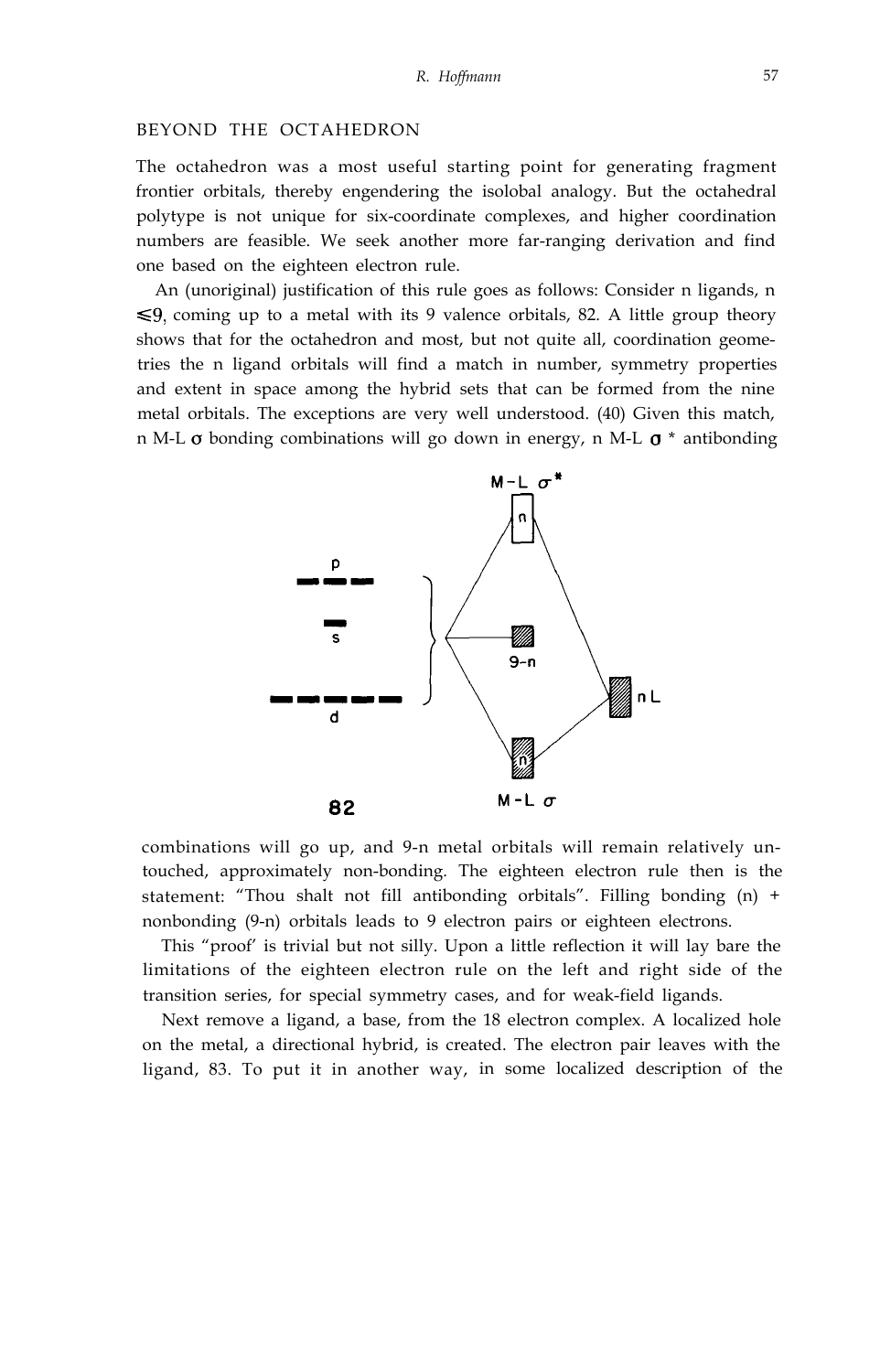

bonding, one M-L  $\sigma$  bond was formed by interaction of a ligand pair of electrons with a metal based hybrid. Reversing the process, breaking the bond, frees that hybrid.

A parallel analysis for main group elements leads to the octet rule, since only s and p are considered as valence orbitals. Hybrids are freed by removing ligands, so that CH<sub>3</sub> has one vacant directional orbital, CH<sub>2</sub><sup>2</sup> has two such.

The parallel between ML<sub>n</sub>, and EL, fragments ( $M =$  transition metal,  $E =$ main group element) derives from the generation of similar hybrid patterns on removal of ligands from 18 or 8 electron configurations. For instance, if the octahedral polytope is used as a starting point, the eighteen electron rule is satisfied for a  $d^6M L_6T$ he  $d^6M L_5$  will have one hybrid and no electrons in the gap between antibonding and bonding or nonbonding levels, just like C  $H_3^*$ , 84. d $^6$ M $L_4$ will have two empty hybrids, so will C $H_2^{2*}$ . The common form of the isolobal analogy follows.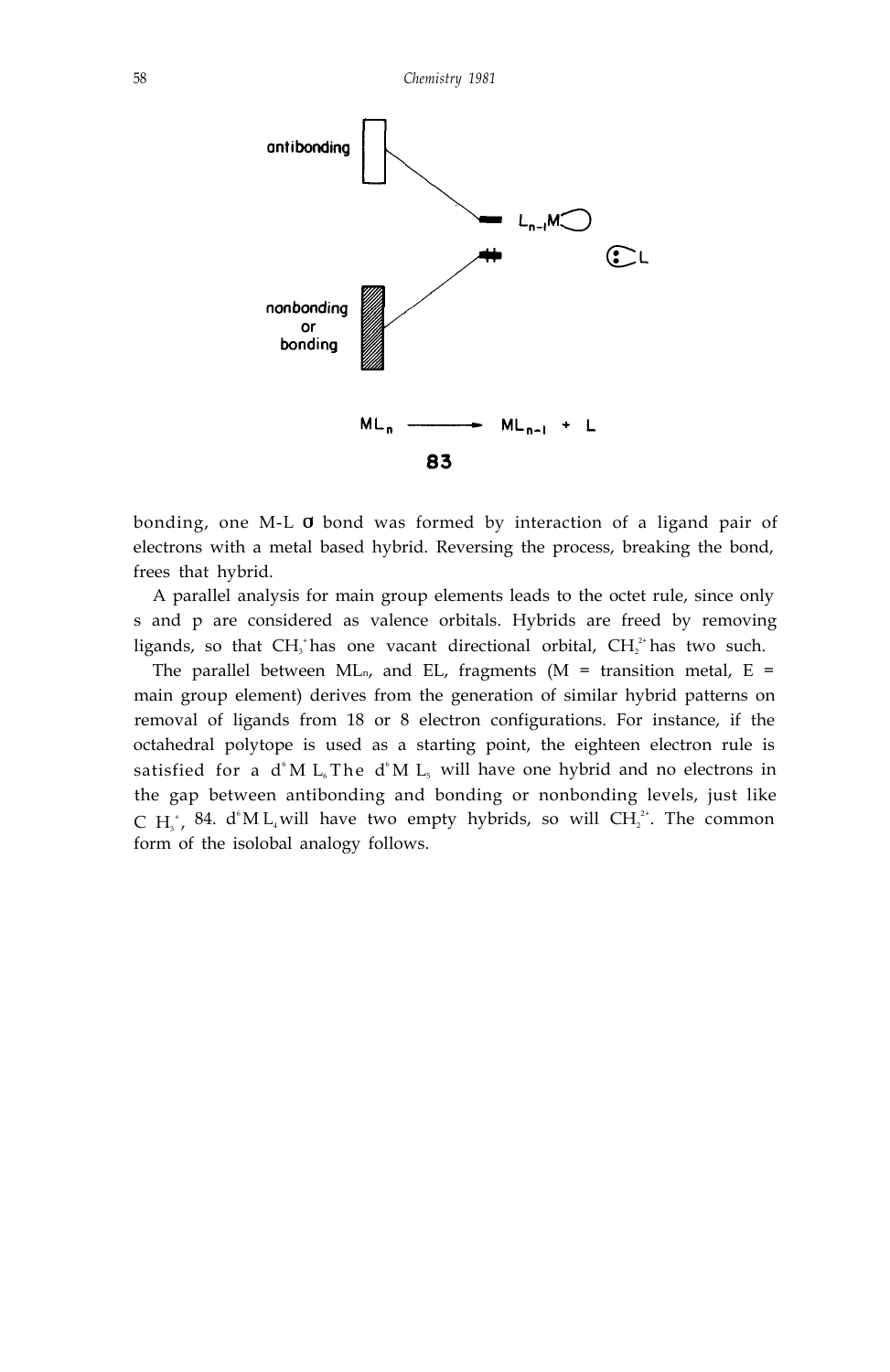

The advantage of this alternative derivation is that it is easily extended to higher coordination numbers. For instance in any of the multitude of seven coordinate geometries (8g) the 18 electron configuration is  $d^*$ . It follows immediately that for fragments derived from these seven-coordinate structures

|  | $d^5$ ML <sub>6</sub> $\rightarrow$ $C_{13}$                      |  |
|--|-------------------------------------------------------------------|--|
|  | $d^6$ ML <sub>5</sub> $\rightarrow$ $\rightarrow$ CH <sub>2</sub> |  |
|  | $d^7$ ML <sub>4</sub> $\rightarrow$ OH                            |  |

**From an eightcoordinate starting point, (8p) where the 18 electron** configuration is d<sup>2</sup>:

|  | $d^3$ ML <sub>7</sub> $\rightarrow 0$ CH <sub>3</sub> |  |
|--|-------------------------------------------------------|--|
|  | $d^4$ ML <sub>6</sub> $+\frac{1}{0}$ CH <sub>2</sub>  |  |
|  | d <sup>5</sup> ML <sub>5</sub> <del>+ 0 +</del> CH    |  |

The conclusions may be summarized in Table 1. Note once again the nonisomorphic, many-to-one nature of the isolobal analogy. Also, the results of the previous section on "Into the  $t_{2g}$ Shell" are contained in the present discussion.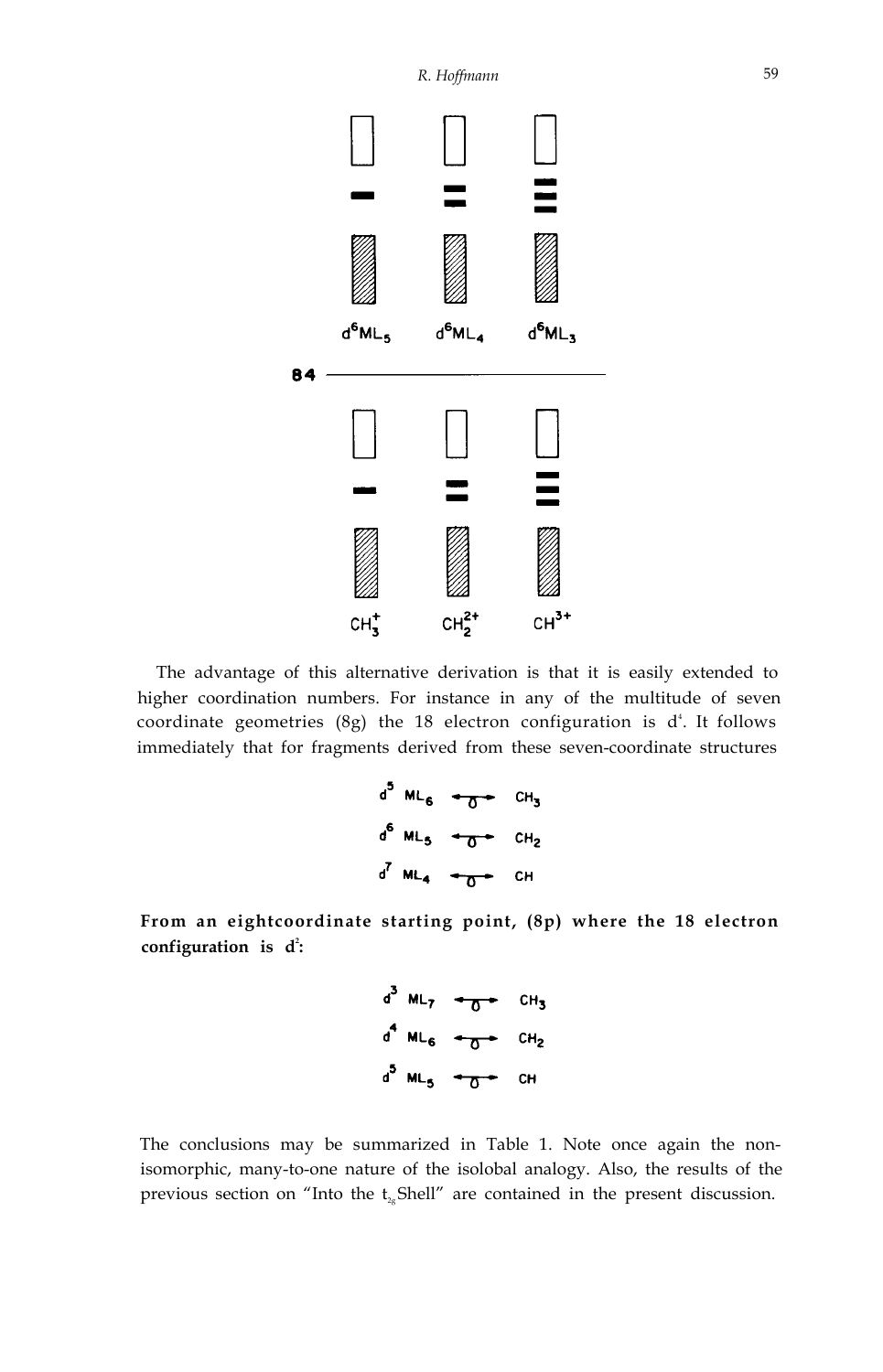| Organic                                         |                                               | Transition Metal Coordination Number on which Analogy is Based |                                     |                                    |                           |
|-------------------------------------------------|-----------------------------------------------|----------------------------------------------------------------|-------------------------------------|------------------------------------|---------------------------|
| Fragment                                        |                                               |                                                                |                                     |                                    |                           |
| CH <sub>3</sub><br>CH <sub>2</sub><br><b>CH</b> | $d^{\dagger}ML_{B}$<br>$d^2ML_7$<br>$d^3ML_6$ | $d^3ML_7$<br>$d^4ML_6$<br>$d^5ML_5$                            | $d^5ML_6$<br>$d^6ML_5$<br>$d^7ML_4$ | $d'ML_5$<br>$d^8ML_4$<br>$d^9ML_3$ | $d^9ML_4$<br>$d^{10}ML_3$ |

Table 1. Isolobal Analogies

 $L$  = neutral two electron ligand

#### MISCELLANEA

The general rules in hand, the cautions understood, one can proceed to apply the isolobal analogy. Indeed my strategy has been to show the applications as I introduced extensions of the model. Here are some additional examples:

In a recent study of binuclear acetylene complexes the discussion focused on four structural types, 85-88. (41)



That these were isolobal with tetrahedrane, an olefin, bicyclobutane and cyclobutene was not only a curiosity, but actually made easier for us the complicated analysis of the interconversions of these molecules. And the isolobal analogy points to the synthesis of the as yet unknown "isomers" in the series, dimetallacyclobutadienes and butadienes, already known in complexed form.

Finally for amusement, consider the chain assembled by H. Vahrenkamp and coworkers, 89. (42) (No implication is made in the simplified drawing of the chain stereochemistry.) There had better a relationship to n-heptane, and so there is. We proceed using Table 1 as needed.  $CpCr(CO)$ , appears in a seven-coordinate guise here, so does  $CpCr(CO)_2$ ; while  $Co(CO)_3$  and  $Fe(CO)$ <sub>4</sub> are in a live-coordinate environment. It follows that: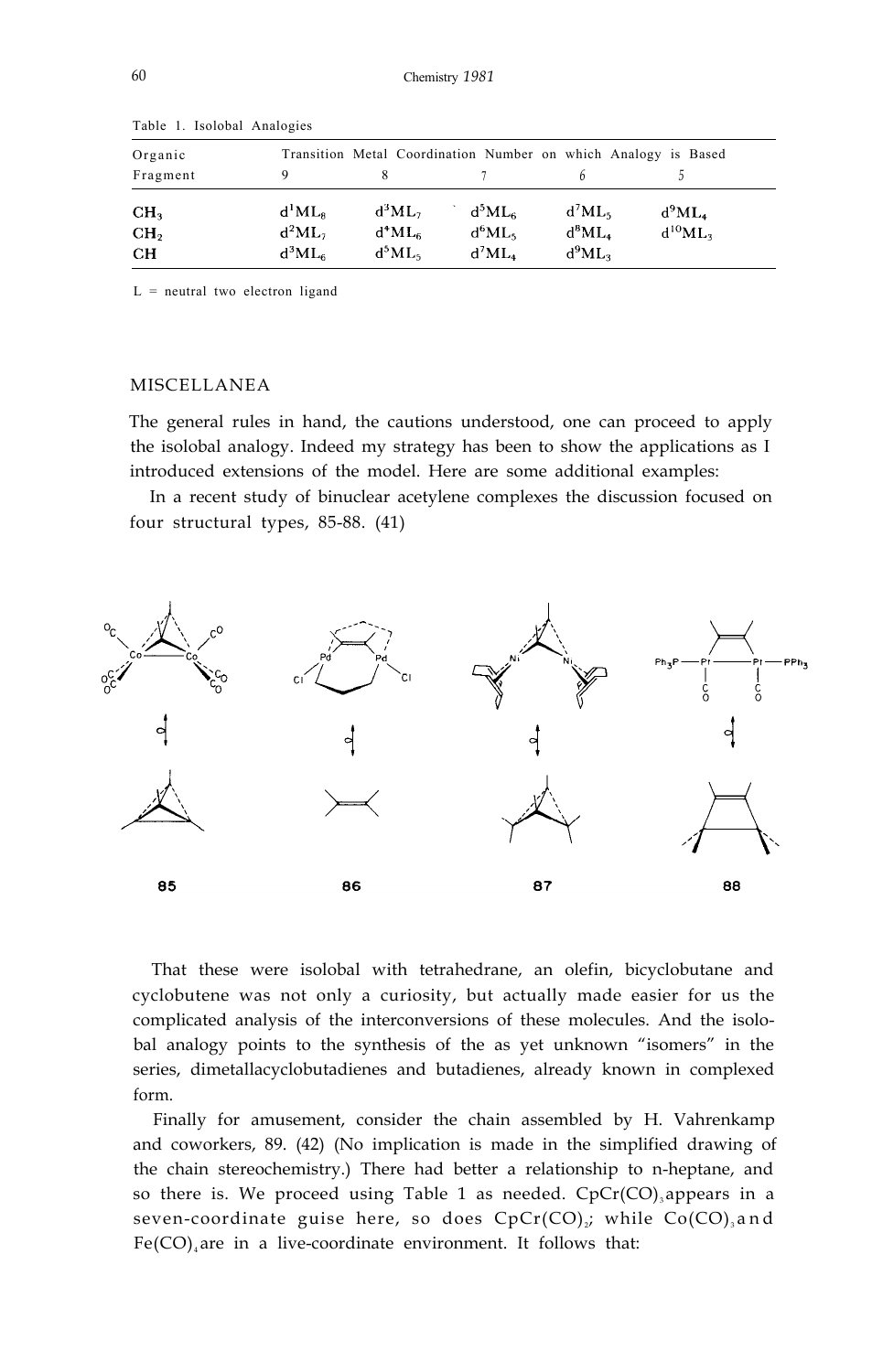Cpcr(CO)<sub>3</sub> 
$$
\frac{1}{\sqrt{9}}
$$
 d<sup>3</sup> ML6  $\frac{1}{\sqrt{9}}$  CH<sub>3</sub>  
As Me<sub>2</sub>  $\frac{1}{\sqrt{9}}$  CH<sub>2</sub>  
CP Cr(CO)<sub>2</sub>  $\frac{1}{\sqrt{9}}$  d<sup>5</sup> ML<sub>5</sub>  $\frac{1}{\sqrt{9}}$  CH<sub>2</sub>  
Co(CO)<sub>3</sub>  $\frac{1}{\sqrt{9}}$  d<sup>3</sup> ML<sub>3</sub>  $\frac{1}{\sqrt{9}}$  CH<sub>2</sub><sup>4</sup>  
Fe(CO)<sub>4</sub>  $\frac{1}{\sqrt{9}}$  d<sup>8</sup> ML<sub>4</sub>  $\frac{1}{\sqrt{9}}$  CH<sub>3</sub><sup>3</sup>

Now it is simple-the inorganic chain 89 is really n-heptane.



#### ONE OF MANY BRIDGES

The isolobal analogy is a model. It is the duty of our scientific craft to push it to its extremes, and being only a model it is certain to fail somewhere. For any model, as ingenious a construction as it might be, is bound to abstract only a piece of reality. The reader has seen just how far the model can be pushed and he or she has seen where it breaks down.

The pleasing aspect of this particular model is that it brings together different subfields of our central science. We are separated, split asunder - organic, inorganic, physical, biological, analytical chemists - by the very largesse of our creation. The variety of molecules we create, and the methods we use to study them breed jargon and specialization. Yet underneath the seeming complexity there must be a deep unity. I think this approach would have pleased R. B. W.

#### ACKNOWLEDGMENT

It should be obvious to the reader that the spirit of this new line of work of my group owes much to what went on before. In particular I owe a direct debt of gratitude to my teachers M. P. Gouterman, W. N. Lipscomb, Jr., E. J. Corey, R. B. Woodward and my younger collaborators in the "organic days". E. L.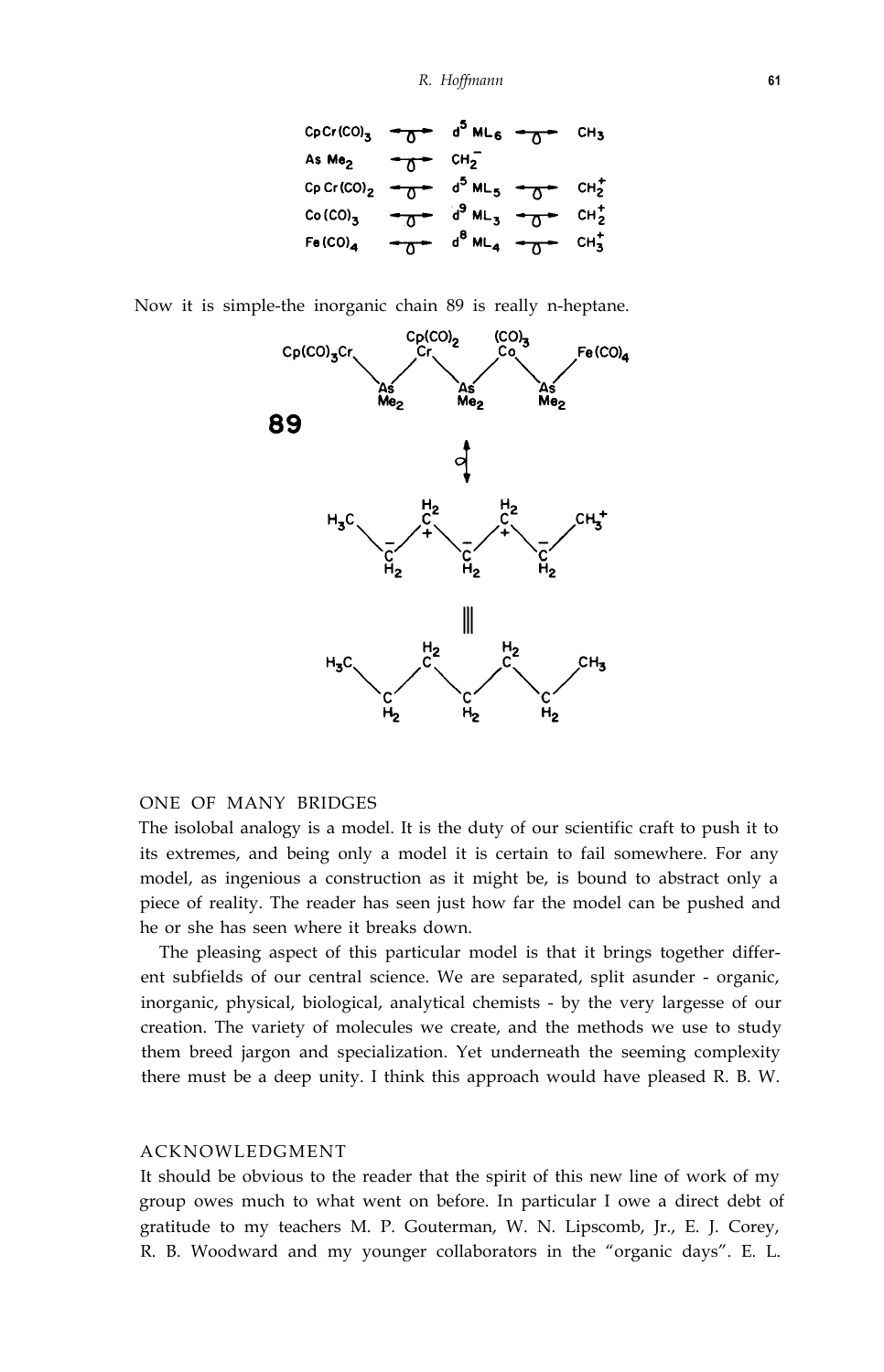Muetterties helped me learn inorganic chemistry. But it is my coworkers graduate students, postdoctoral fellows, senior visitors - who in long group meetings, patiently yet with inspiration, helped me shape this view of a piece of chemical experience. In rough chronological order of passing through Baker Lab in the "inorganic days" they are: M. Elian, N. Rösch, A. R. Rossi, J. M. Howell, K. Haraki, M. M.-L. Chen, D. M. P. Mingos, A. B. Anderson, P. D. Mollère, P. J. Hay, J. C. Thibeault, P. Hofmann, J. W. Lauher, R. H. Summerville, T. A. Albright, D. L. Thorn, D. L. DuBois, Nguyen Trong Anh, A. Dedieu, E. Shustorovich, P. K. Mehrotra, M.-H. Whangbo, B. E. R. Schilling, K. Tatsumi, J. K. Burdett, H. Berke, A. R. Pinhas, S. Shaik, E. D. Jemmis, D. Cox, A. Stockis, R. D. Harcourt, R. Bach, O. Eisenstein, R. J. Goddard, H. H. Dunken, P. Kubáček, D. M. Hoffman, C. Mealli, Z. Havlas, C. N. Wilker, T. Hughbanks, S.-Y. Chu, S. Wijeyesekera, C. Minot, S. Cain, S. Sung, M. Kertesz, C. Zheng. In the "organic days" they were preceded by C.- C. Wan, D. Hayes, J. R. Swenson, P. Clark, G. W. Van Dine, A. Imamura, G. D. Zeiss, W. J. Hehre, R. Gleiter, M. Gheorghiu, R. Bissell, R. R. Gould, D. B. Boyd, S. Z. Goldberg, B. G. Odell, S. Swaminathan, C. A. Zeiss, R. B. Davidson, R. C. Dobson, W.-D. Stohrer, J. E. Williams, A. Devaquet, C. C. Levin, H. Fujimoto, C. S. Kim, and L. Libit.

I am in the business of communicating ideas to people. The graphical aspect of this enterprise, be it lecture slides or published articles, is critical. Throughout these years nearly all of my drawings, containing countless "lined orbitals", have been expertly and beautifully executed by Jane S. Jorgensen and Elisabeth Fields, to whom I'm most grateful. The typing of my manuscripts and the associated details of production are the outcome of hard work by Eleanor R. Stolz and Eda J. Kronman, and I thank them for their help.

Throughout this period my research has been generously supported almost entirely by a research grant from the National Science Foundations' Quantum Chemistry Program. Other support has come from the Materials Science Center at Cornell, and smaller unrestricted research grants from Eli Lilly, Allied and Exxon Foundation.

#### REFERENCES

- (I) S o m e selected papers from my group on this subject are the following:
	- (a) Elian, M. and Hoffmann, R., Inorg. Chem., 14, 1058 (1975).
	- (b) Hoffmann, R. and Hofmann, P., J. Amer. Chem. Soc., 98,598 (1976).
	- (c) Lauher, J. W. and Hoffmann, R., *ibid, 98*, 1729 (1976).
	- (d) Lauher, J. W., Elian, M., Summerville, R. H. and Hoffmann, R., *ibid, 98,* 3219 (1976).
	- (e) Elian, M., Chen, M. M.-L., Mingos, D. M. P. and Hoffmann, R., Inorg. Chem., 15, *1148* (1976).
	- (f) Summerville, R. H. and Hoffmann, R., J. Amer. Chem. Soc., 98, 724O (1976); 101, 3821 (1979).
	- (g) Hoffmann, R., Chen, M. M.-L. and Thorn, D. L., Inorg. Chem., 16, 503 (1977).
	- (h) Albright, T. A., Hofmann, P. and Hoffmann, R., J. Amer. Chem. Soc., 99, 7546 (1977).
	- (i) Thorn, D. L. and Hoffmann, R., Inorg. Chem., 17, 126 (1978).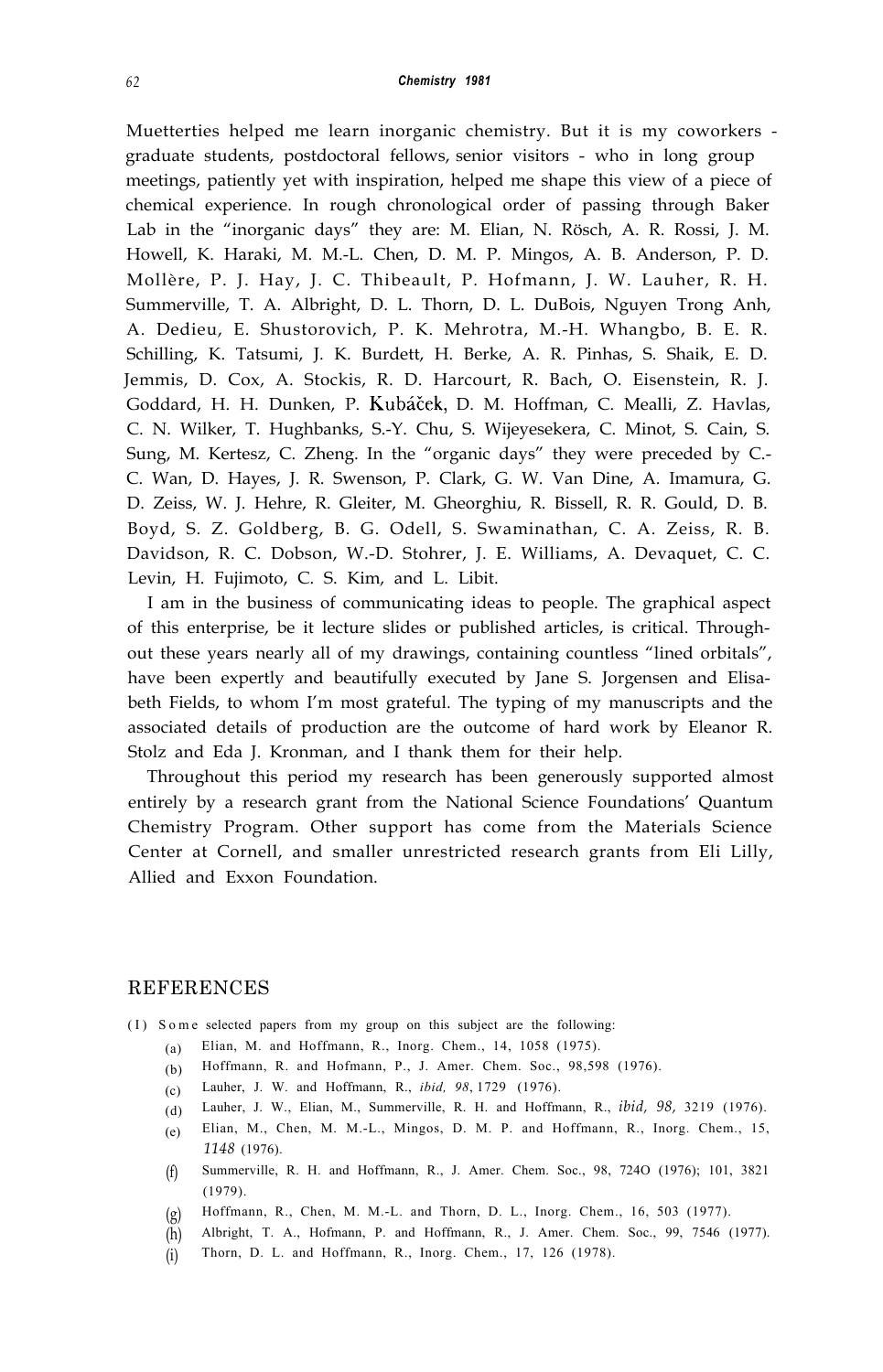- (f) Nguyen Trong Ahn, Elian, M. and Hoffmann, R., J. Amer. Chem. Soc., 100, 110 (1978).
- (k) Hoffmann, R., Albright, T. A. and Thorn, D. L., Pure Appl. Chem., 50, 1 (1978).
- (I) Dedieu, A. and Hoffmann, R., J. Amer. Chem. Soc., 100, 2074 (1978).
- (m) Schilling, B. E. R., Hoffmann, R. and Lichtenberger, D. L., ibid, 101, 585 (1979).
- (n) Schilling, B. E. R. and Hoffmann, R., *ibid*, 101, 3456 (1979).
- (o) Albright, T. A., Hoffmann, R., Thibeault, J. C. and Thorn, D. L., ibid, 101, 3801 (1979).
- (p) Albright, T. A., Hoffmann, R., Tse, Y.-C. and D'Ottavio, T., ibid, 101, 3812 (1979).
- (q) Dedieu, A., Albright, T. A. and Hoffmann, R., *ibid.* 101, 3141 (1979).
- (r) Shaik, S., Hoffmann, R., Fisel, C. R. and Summerville, R. H., *ibid,* 102, 7667 (1980).
- (s) Goddard, R.J., Hoffmann. R. and Jemmis, E. D., *ibid.* 102, 7667 (1980).
- (t) Jemmis, E. D., Pinhas, A. R. and Hoffmann, R., *ibid,* 102, 2576 (1980).
- (u) Pinhas, A. R., Albright, T. A., Hofnann. P. and Hoffmann, R., Helv. Chim. Acta, 63, 29 (1980).
- (v) Hoffmann, R., Science, 211 I, 995 (1981).
- (w) Tatsumi, K. and Hoffmann, R., J. Amer. Chem. Soc., 103, 3328 (1981).
- (x) Eisenstein, O. and Hoffmann, R., *ibid.* 103, 4308 (1981); 102, 6148 (1980).
- (y) Beautiful contour plots of the frontier orbitals of the most important fragments have been made in a rare unpublished pamphlet: T. A. Albright "A Holiday Coloring Book of Fragment Molecular Orbitals", Cornell University, 1977. Some orbitals are reproduced in Reference 3a.
- (2) Others have contributed much to the development of the fragment formalism in inorganic chemistry. For some early references see:
	- (a) Burdett, J. K., J. Chem. Soc., Faraday Trans., 2, 70, 1599 (1974).
	- (b) Whitesides, T. H., Lichtenberger, D. L. and Budnik, R. A., Inorg. Chem., 14, 68 (1975).
	- (c) Kettle, S. F. A., J. Chem. Soc., A, 420 (1966); Inorg. Chem., 4, 1661 (1965).
	- (d) Green, M. L. H., "Organometallic Compounds", Vol. 2, Methuen, London, 1968, p. 115.
	- (e) Wade, K., Chem. Commun., 792 (1971); Inorg. Nucl. Chem. Lctt., 8, 559, 563 (1972); "Electron Deficient Compounds", Nelson, London, 1971.
	- (f) Mingos, D. M. P., Nature (London), Phys. Sci., 236, 99 (1972).
	- (g) Braterman, P. S., Struct. Bonding (Berlin), 10, 57 (1972).
	- (h) Cotton, F. A., Edwards, W. T., Rauch, F. C., Graham, M. A., Perutz, R. N. and Turner, J. J., J. Coord. Chem., 2, 247 (1973).
	- (i) Korolkov, D. V. and Miessner, H., Z. Phys. Chem. (Leipzig), 253, 25 (1973).
- *(3)* For three recent overviews of the fragment formalism by some of the most active workers in the field, see:
	- (a) Burdett, J. K. "Molecular Shapes", Wiley Interscience, New York 1980.
	- (b) Mingos, D. M. P. in "Comprehensive Organometallic Chemistry" ed. Wilkinson, G., Stone, F. G. A. and Abel, E. W., Pergamon, Oxford 1982.
	- (c) Albright, T. A., Tetrahedron, in press.
- (4) (a) Pauling, L. "The Nature of the Chemical Bond", 3rd Ed., Cornell Univ. Press, Ithaca, New York 1960.
	- (b) In recent times L. Pauling has returned to the problem of the electronic structure of transition metal complexes. See Pauling, L., Proc. Nat. Acad. Sci. USA, 72, 3799, 4200 (1975); 73, 274, 1403, 4290 (1976); 74, 2614, 5235 (1977); 75, 12, 569 (1978); Acta Crystallogr., Sect. B, 34, 746 (1978).
- (5) For a leading reference see C. J. Ballhausen "Introduction to Ligand Field Theory", McGraw-Hill, New York, 1962.
- (6) An excellent introduction to the conventions and achievements of organometallic chemistry is J. P. Collman and L. S. Hegedus "Principles and Applications of Organotransition Metal Chemistry", University Science Books, Mill Valley, 1980.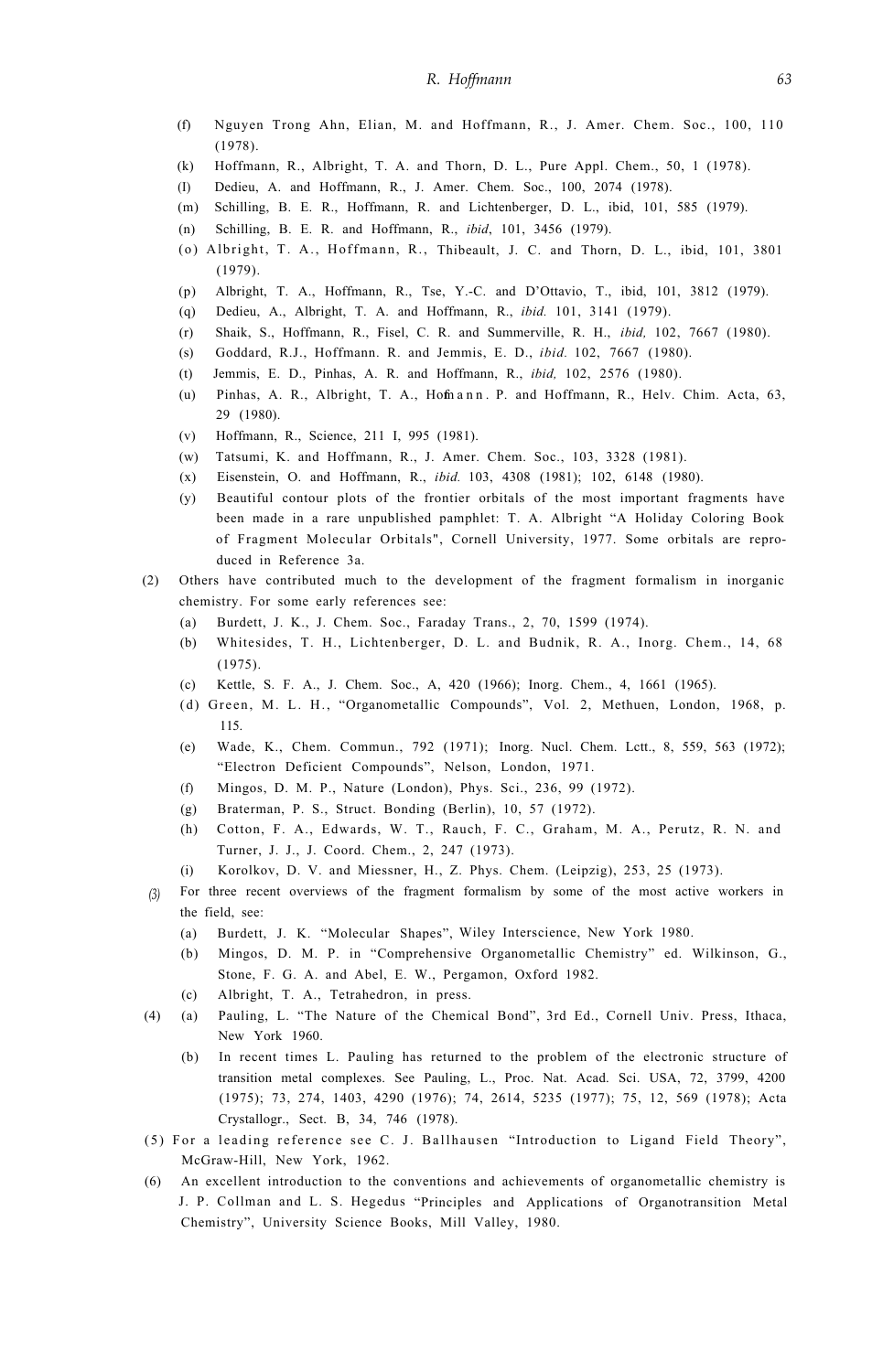- (7) For an introduction to the methodology see E. Heilbronner and H. Bock "Das HMO Modell und seine Anwendung", Verlag Chemie, Weinheim, 1968; W. L. Jorgensen and L. Salem "The Organic Chemist's Book of Orbitals", Academic Press, New York, 1973; R. Hoffmann, Accts. Chem. Res., 4, 1 (1971).
- (8) (a) Rösch, N. and Hoffman, R., Inorg. Chem., 13, 2656 (1974).
	- (b) Hoffmann, R., Chen, M. M.-L., Elian, M., Rossi, A. R. and Mingos, D. M. P., ibid, 13, *2666 ( 1974)*
	- (c) Rossi, A. R. and Hoffmann, R., *ibid, 14, 365 (1975).*
	- (d) Hay, P. J., Thibeault, J. C. and Hoffman", R., J. Amer. Chem. Soc., 97, 4884 (1975).
	- (e) Hoffmann, R., Howell, J. M. and Rossi, A. R., *ibid, 98, 2484* (1976).
	- (f) Komiya, S., Albright, T. A., Hoffmann, R. and Kochi, J., ibid, 98, 7255 (1976); 99, *8440 (1977).*
	- (g) Hoffmann, R., Beier, B. F., Muetterties, E. L. and Rossi, A. R., Inorg. Chem., 16, 511 (1977).
	- (h) Barnett, B. L., Krüger, C., Tsay, Y.-H., Summerville, R. H. and Hoffmann, R., Chem. Ber., 110, 3900 (1977).
	- (i) Hoffmann, R., Thorn, D. L. and Shilov, A. E., Koordinats. Khim. 3, 1260 (1977).
	- (j) DuBois, D. L. and Hoffman, R., Nouv. J. Chim., 1,479 (1977).
	- (k) Thorn, D. L. and Hoffman, R., J. Amer. Chem. Soc., 100, 2079 (1978); Nouv. J. Chim., 3, 39 (1979).
	- (I) Albright, T. A. and Hoffmann, R., Chem. Ber., 111, 1578 (1978); J, Amer. Chem. Soc., *100, 7736* (1978).
	- (m) Albright, T. A., Hoffmann, R. and Hofmann, P., Chem. Ber., 111, 1591 (1978).
	- (n) Hoffmann, R., Schilling, B. E. R., Bau, R., Kaesz, H. D. and Mingos, D. M. P., J. Amer. Chem. Soc., 100.6088 (1978).
	- (o) Mehrotra, P. K. and Hoffmann, R., Inorg. Chem., 17, 2187 (1978).
	- (p) Burdett, J. K., Hoffmann, R. and Fay, R. C., *ibid,* 17, 253 (1978).
	- (q) Schilling, B. E. R. and Hoffmann, R., J. Amer. Chem. Soc., 100, 7224 (1978); Acta Chem. Stand. B33, 231 (1979).
	- (r) Berke, H. and Hoffmann, R., J. Amer. Chem. Soc., 100, 7224 (1978).
	- (s) Schilling, B. E. R., Hoffmann, R. and Faller, J. W., *ibid,* 101, 592 (1979).
	- (t) Pinhas, A. R. and Hoffman", R., Inorg. Chem., 18, 654 (1979).
	- (u) Krüger, C., Sekutowski, J. C., Berke, H. and Hoffman", R., Z. Naturf., 33b, 1110 (1978).
	- (v) Jemmis, E. D. and Hoffman", R., J. Amer. Chem. Soc., 102, 2570 (1980).
	- (w) Stockis, A. and Hoffman", R., *ibid, 102, 2952 (1980).*
	- (x) Tatsumi, K., Hoffman, R. and Whangbo, M.-H., J. Chem. Soc., Chem. Commun., 509, ( 1980).
	- (y) Tatsumi, K. and Hoffmann, R., Inorg. Chem., 19, 2656 (1980); J. Am. Chem. Soc., 103,3328 (1981); Inorg. Chem., 20, 3781 (1981).
	- (z) McKinney, R. J., Thorn, D. L., Hoffman", R. and Stockis, A., J. Amer. Chem. Soc., 103, 2595 (1981).
	- (aa) Tatsumi, K., Hoffmann, R., Yamamoto, A., Stille, J. K., Bull. Chem. Soc., Jpn., 54 1857 (1981).
	- (ab) Kubáček, P. and Hoffmann, R., J. Amer. Chem. Soc., 103, 4320 (1981).
	- (ac) Eisenstein, O., Hoffmann, R. and Rossi, A. R., *ibid, 103, 5582* (1981).
	- (ad) Kamata, M., Hirotsu, K., Higuchi, T., Tatsumi, K., Hoffman, R. and Otsuka, S., *ibid, 103, 5772* (1981).
	- (ae) Cox, D. N., Mingos, D. M. P. and Hoffman, R., J. Chem. Soc., Dalton Trans., 1788 (1981).
	- (af) Hoffman, D. M. and Hoffmann, R., Inorg. Chem., 20, 3543 (1981).
- (9) (a) Halpern, J., Advances in Chemistry; "Homogeneous Catalysis", Ser. 70, 1 (1968); Disc. Far. Soc., 46, 7 (1968).
	- (b) Kwiatek, J. and Seyler, J. K., *ibid, 70, 207* (1968).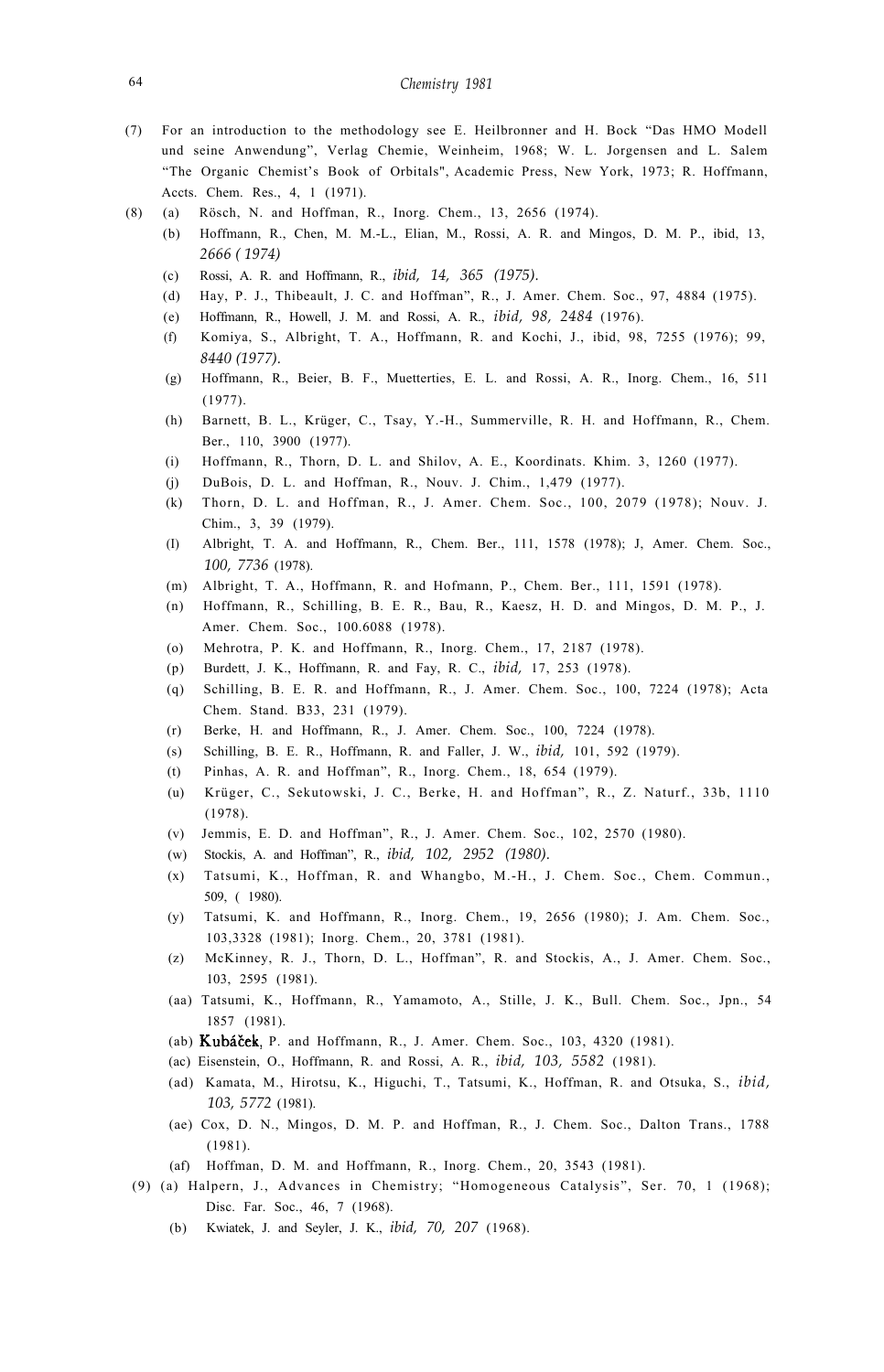- (10) The term "isolobal" was introduced in Reference 1e, but the concept, as we will see below, is older.
- (11) In methylene a, is below bs because the latter is a pure p orbital, while the former has some s character. In Fe(CO)<sub>4</sub> the a<sub>1</sub>, and b<sub>2</sub> can be thought of as being derived from the  $e_{\alpha}$  orbital of the octahedron. Removal of two cis ligands stabilizes  $x^2 - y^2(b_2)$  more than it does  $z^2(a)$ . Were the ligands removed *trans*, to reach the square planar ML<sub>4</sub> fragment, the situation would be reversed. See also Reference 3.
- (12) Fischer, E. O., Beck, H.-J., Kreiter, C. G., Lynch, J., Müller, J. and Winkler, E., Chem. Ber., 105, 162 (1975); Pfiz, R. and Daub, J., J. Organometal. Chem., 152, C32-C34 (1978); LeBozec, H., Gorgues, A. and Dixneuf, P. H., J. Amer. Chem. Soc., 100, 3946 (1978); Lappert, M. F. and Pye, P. L., J. Chem. Soc., Dalton Trans., 2172 (1977).
- (13) Poliakoff, M. and Turner, J. J., J. Chem. Soc., A, 2403 (1971).
- (14) Wei, C. H. and Dahl, L. F., J. Amer. Chem. Soc., 91, 1351 (1969).
- (15) Foust, A. S., Foster, M. S. and Dahl, L. F., J. Amer. Chem. Soc., 91, 5631-5633 (1969) and references therein.
- (16) See also Ellis, J. E., J. Chem. Educ., 53, 2 (1976) for an extensive exposition of this analogy.
- (17) Wade, K., Adv. Inorg. Chem. Radiochem., 18, 1 (1976); Chemistry in Britain, 11, 177 (1975) and Reference 2 e.
- (18) Mingos, D. M. P., Adv. Organometal. Chem., 15, 1 (1977); Mason, R. and Mingos, D. M. P., MTP Int. Rev. Sci. Phys. Sci. Ser. II, 11, 121 (1975); Mingos, D. M. P., Trans. Amer. Cryst. Assoc., 16, 17 (1980); Reference 2f and 3b.
- (19) Huie, B. T., Kirtley, S. W., Knobler, C. B. and Kaesz, H. D., J. Organometal. Chem., 213, 45 (1981).
- (20) Fischer, E. O., Lindner, T. L., Fischer, H., Huttner, G., Friedrich, P. and Kreissl, F. R., Z. Naturforsch., 32b, 648 (1977).
- (21) Bau, R., Fontal, B., Kaesz, H. D. and Churchill, M. R., J. Amer. Chem. Soc., 89, 6374 (1967).
- (22) Cotton, J. D., Duckworth, J., Knox, S. A. R., Lindley, P. F., Paul, I., Stone, F. G. A. and Woodward, P., Chem. Comm. 253 (1966). Cotton, J. D., Knox, S. A. R., Paul, I. and Stone, F. G. A., J. Chem. Soc. (A), 264 (1967); Lindley, P. F. and Woodward, P., *ibid, 382 (1967).*
- (23) Farrar, D. H., Johnson, B. F. G., Lewis, J., Nicholls, J. N., Raithby, P. R. and Rosales, M. J., J. Chem. Soc., Chem. Commun., 273 (1981).
- (24) Braunstein, P., Matt, D., Bars, O., Louër, M., Grandjean, D., Fischer, J. and Mitschler, A., J. Organometal. Chem., 213, 79 (1981).
- (25) Haines, R. J., Steen, N. D. C. T. and English, R. B., J. Chem. Soc., Chem. Commun., 587 (1981).
- (26) Herrmann, W. A., Krüger, C., Goddard, R. and Bernal, I., Angew. Chem., 89, 342 (1977).
- (27) There are some further details, not discussed here but treated elsewhere (Reference lo, lx, 3c). In particular the ML<sub>2</sub> will have another relatively low-lying orbital when L is a  $\pi$ acceptor.
- (28) Jones, W. D., White, M. A. and Bergman, R. G., J. Am. Chem. Soc., 100, 6770 (1978).
- (29) Green, M., Howard, J. A. K., Mills, R. N., Pain, G. N., Stone, F. G. A. and Woodward, P., J, Chem. Soc., Chem. Commun., 869 (1981).
- (30) Boag, N. M., Green, M., Grove, D. M., Howard, J. A. K., Spencer, J. L. and Stone, F. G. A., J. Chem. Soc., Dalton Trans., 2170 (1980).
- (31) (a) Stone, F. G. A., Accounts Chem. Res., 14, 318 (1981) and references therein; Busetto, L., Green, M., Howard, J. A. K., Hessner, B., Jeffery, J. C., Mills, R. M., Stone, F. G. A. and Woodward, P., J. Chem. Soc., Chem. Commun., 1101 (1981). Ashworth, T. V., Chetcuti, M. J., Farrugia, L. J., Howard, J. A. K., Jeffery, J. C., Mills, R., Pain, G. N., Stone, F. G. A. and Woodward, P., A. C. S. Symposium Series 155 "Reactivity of Metal-Metal Bonds", ed. M. H. Chisholm, Washington, 1981, p. 299-313.
	- (b) For further molecules of type 71 and 72 see Sappa, E., Manotti Lanfredi, A. M. and Tiripicchio, A., J. Organometal. Chem., 221, 93 (1981); Shapley, J. 'T., Park, J. T., Churchill, M. R., Bueno, C. and Wasserman, H. J., J. Am. Chem. Soc., 103, 7385